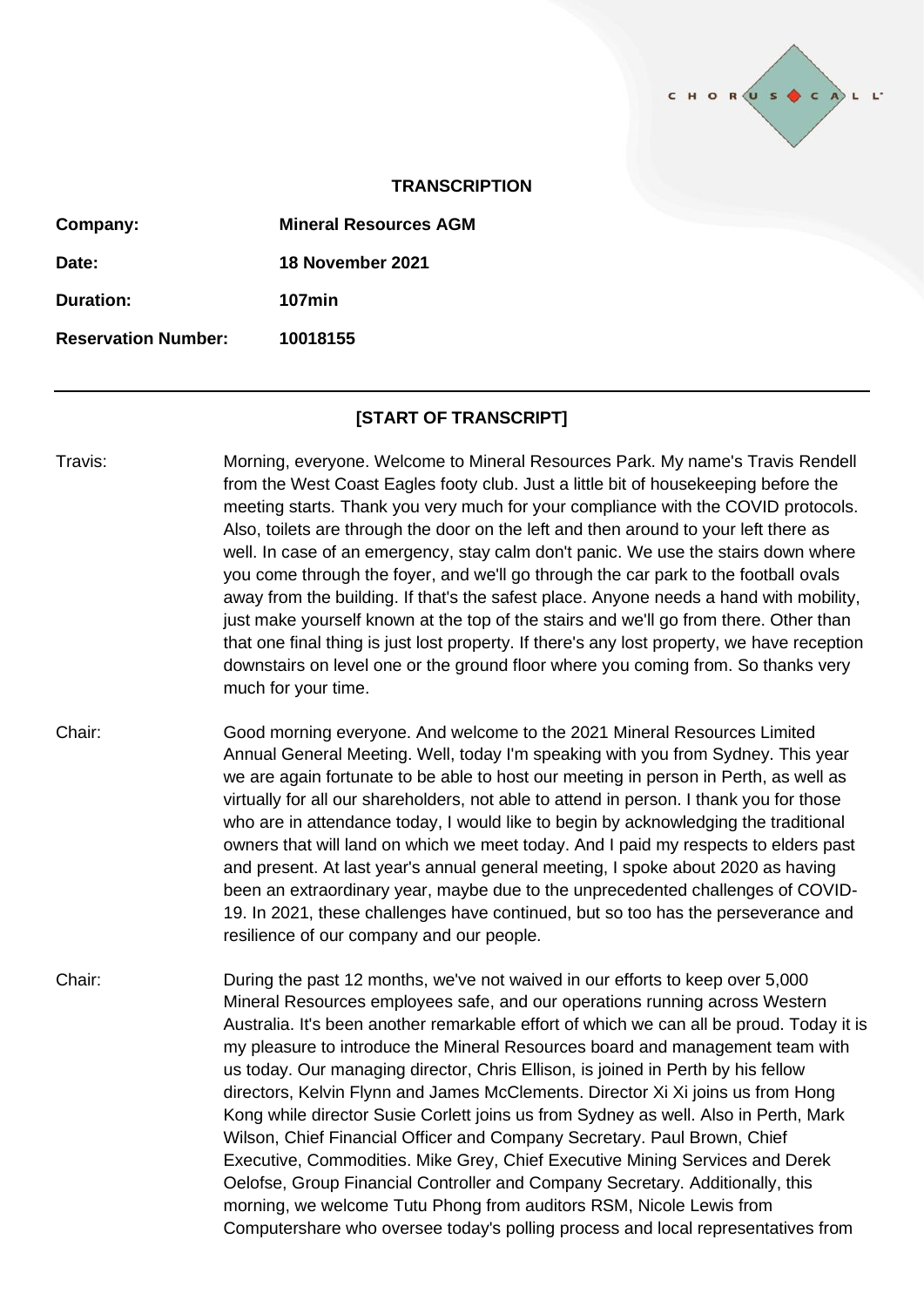

the Australian Shareholders Association who provide a valuable sounding board for investor feedback. Before we begin the meeting for those that you attending in person in Perth, please ensure your mobile devices are silent. And now join me in welcoming Whadjuk Ballardong Noongar, Freda Ogilvie to deliver our Welcome to Country.

- Freda: Kaya. I'm very pleased to be back here again. That's only because I was here last year with you and I'm sure we've got a few more faces in our audience. So Kaya hello and [foreign language 00:03:43]. From the past, the present and the future. I acknowledge the Elders, teachers, leaders of the Whadjuk people. They are the archive, the libraries and keepers of the language, culture, and stories, which they taught to me. [foreign language 00:04:02]. Listen, and that's the most important part. Listen to what we say. Sit, laugh and learn about our language and culture that's been passed on for 60,000 years. [foreign language 00:04:18]. Country is inherent in our identity. It sustains our lives in every aspect, spiritually, physically, emotion, socially and culturally. [foreign language 00:04:32]. It's more than a place. When we talk about Country, it is spoken of like a person and most of the time that person is our mother, because she is the centre of our universe.
- Freda: The same as the sun. And that's what we use the same word as our a Ngank. [foreign language 00:04:55]. Country is family, kin, law, ceremony, traditions, and language. For Aboriginal and Torres Strait Islander peoples, it's been this way since the dawn of time. [foreign language 00:05:11]. Through our languages and songs, we speak to country. Through our ceremonies and traditions, we sing to and celebrate Country and the country speaks to us. To heal Country, we must properly work towards redressing historical injustice. While we can't change history through telling the truth about our nation's past, we certainly can change the way history is viewed. People's personal stories, as idiosyncratic as they may be, are woven within a cultural context and act to encapsulate and represent a broader community narrative. This is achieved by reiterating stories handed down to them of places of cultural significance.
- Freda: Dreamtime stories regarding spiritual beings and creation are community narratives. People have given voice to, which in turn sustains their own personal life story in positive ways. the Swan and Canning Rivers and their tributaries on the banks where we stand, hold great significance, especially specific sites, which represent areas thought to be resting places for the Wagyl or home to its eggs. Although a number of these places have undergone substantial change, the memories and meanings associated remain. And I want you to help me with this. I'll say it first then if you repeat [foreign language 00:06:42]. This is my land. This is your land. [foreign language 00:06:50]. This is our land.
- Freda: Let's walk together side by side in reconciliation and in harmony until the end of time. And Mr. CEO, Chris, I wanted to say, I recognise a whole number of those faces in the annual report. All those artists, I actually taught a couple. Starting to think that really starts to show how old I am. But from Fitzroy Crossing, Windham, Halls Creek, Kunnanurra right down to Albany, I've had contact with people and Clinton and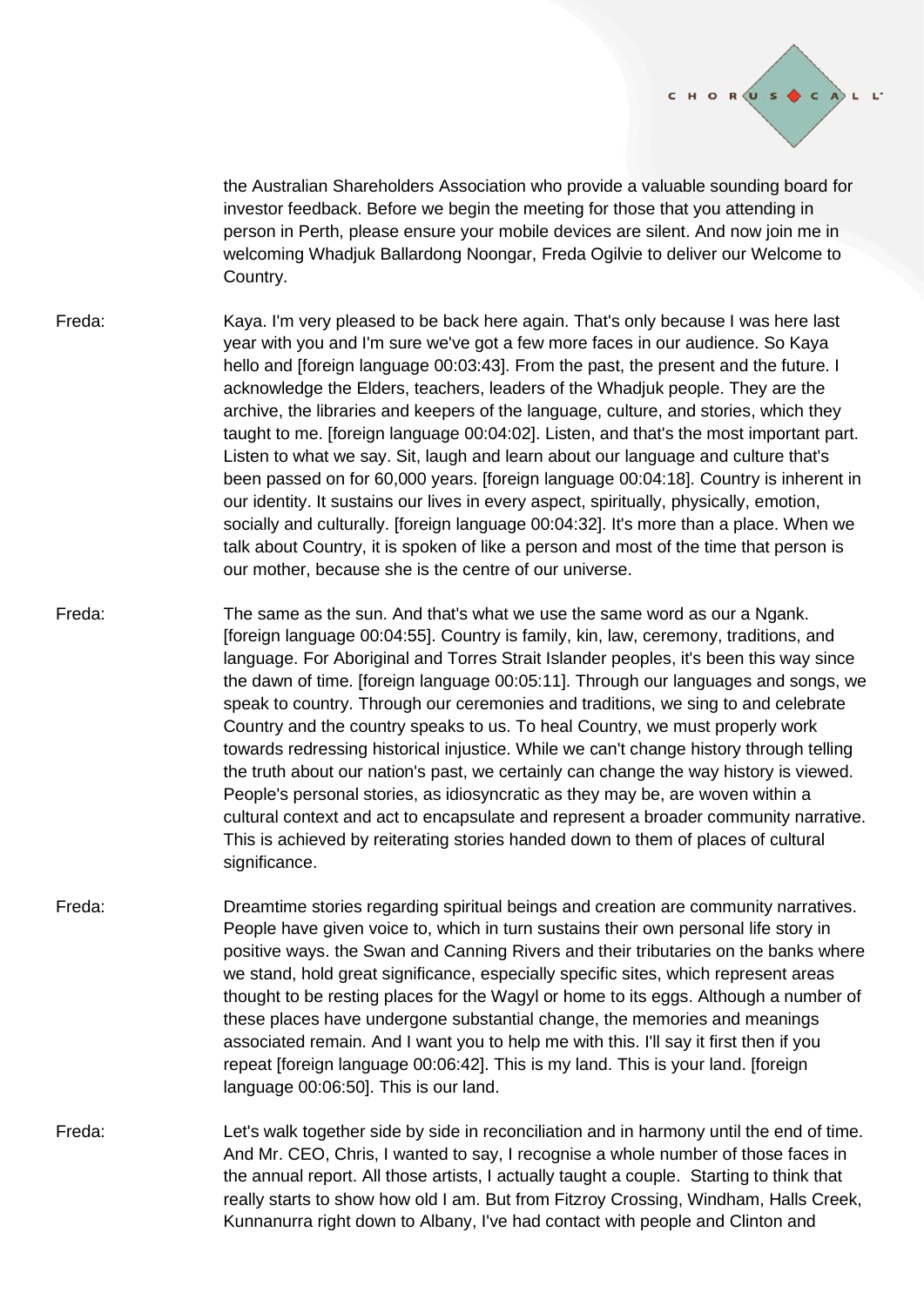

Aaron, not Aaron, but Clinton is one of my students from Fitzroy Crossing over many years. And I actually had a taken with his mum not so long ago at my 70th birthday party. So good luck and enjoy today and have a lovely time together. Thank you.

- Chair: With all of our people. Thank you. In terms of formalities, I can advise that a quorum exists and I declare the meeting open. The notices of meeting is taken as read. In terms of the agenda for today, I will address the formal proceedings of this meeting, and then invite our managing director, Chris Ellison to provide an overview and review of the 2021 financial year performance and outline our growth strategy for the next decade and beyond as always, Chris will welcome questions from shareholders at the end of his presentation. Today's meeting is what we term a hybrid AGM. Meaning it is being held in person and online via the Lumi platform. This allows shareholders, proxies, and guests to attend the meeting virtually via Webcast, in addition, shareholders and proxies can ask questions and submit votes online. We have provided a copy of the annual report, which includes the director's report, financial report and the orders report to the ASX and to our shareholders.
- Chair: The company secretaries advised me that we have not received any questions on the directive's report and financial report. So I now lay these reports before the meeting. Shareholders are welcome to ask questions during the meeting. If you are in the room, you can ask the question by raising your white attendance card. If you have joined us online, you can submit questions at any time. Any other questions I receive prior to the meeting will be answered at the appropriate time. Slide one shows how to ask the written question via Lumi. To submit a written question, select the messaging tab at the top of the Lumi platform. At the top of the tab, there is a section for you to type your question. Once you are finished typing, please hit the arrow symbol to send. Slide two is how to ask the verbal question via Lumi. To ask a verbal question, you'll need to pause the broadcast on the Lumi platform and then click on the link under asking audio questions.
- Chair: The new page will open where you'll be prompted to enter your name and the topic of your question before you are connected. You'll listen to the meeting on this page while waiting to ask your question. If you have any issues using this system, please return to the Lumi platform. Please note, although you can submit questions at any time, I will not address them until the relevant time in the meeting. Your questions may be moderated, or if you receive multiple questions on one topic, they may be amalgamated. Due to time constraints. We may not be able to answer all your questions. If this happens, we will answer them via email or post responses on our website after the meeting. Voting today will be conducted by way of the poll on all items of business. To provide you with enough time to vote, I will shortly open voting for all resolutions.
- Chair: Shareholders who have joined us in person should have received a voting paper at registration. If you do not receive a voting paper and believe you should have, please raise your hand now, a Computershare representative will assist you. As we go through the resolutions, please mark the box next to each resolution to cast your vote. Once you have completed your preferences for resolutions, please sign and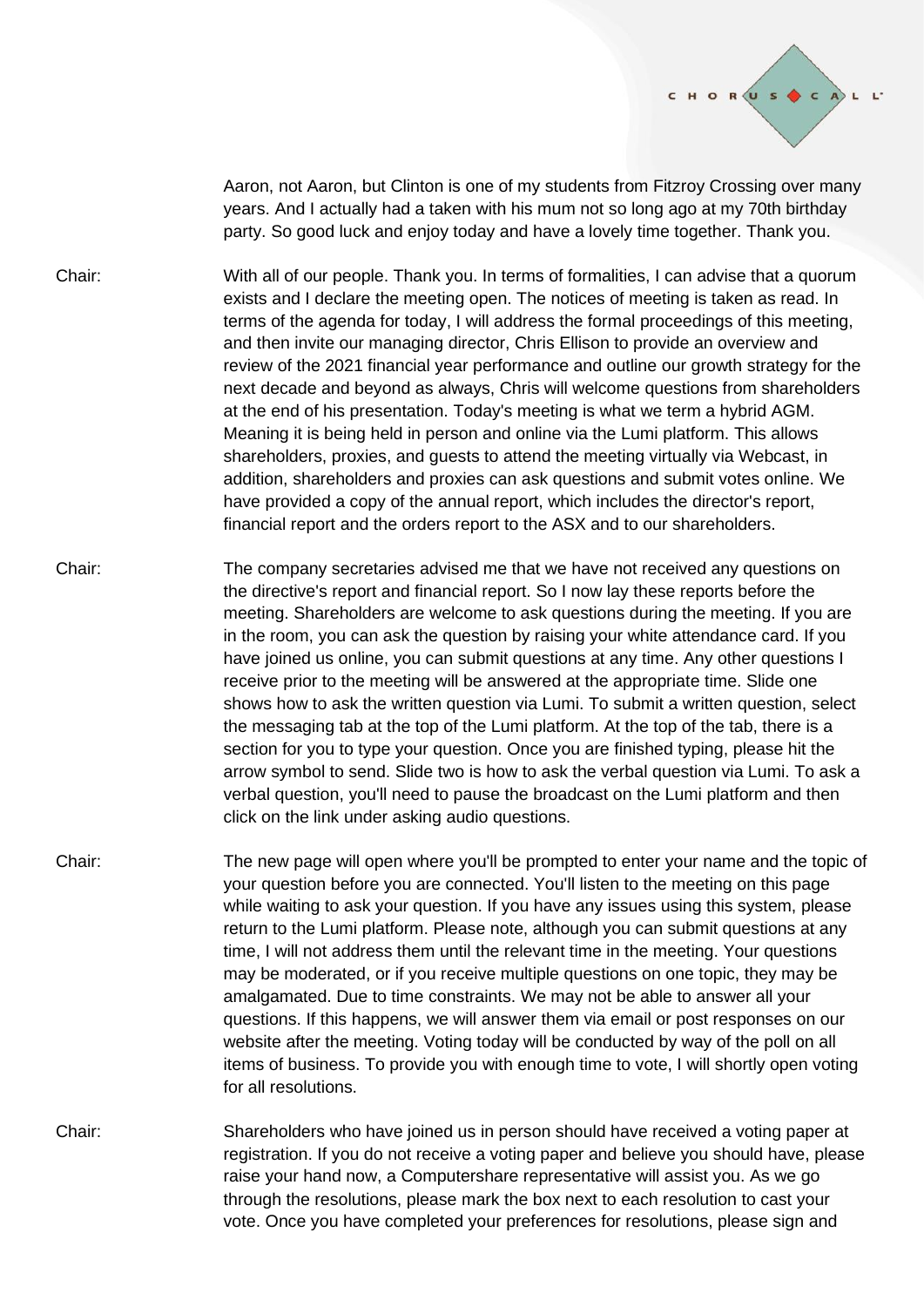

write your name at the bottom of the page. Computershare will collect your voting papers at the end of the official business.

- Chair: Now slide three is how to vote online. Once voting is open, if you are eligible to vote at this meeting, a new polling icon will appear on the Lumi platform. Selecting this icon will bring up a list of resolutions and present you with voting options. To cast your vote, simply select one of these options. There is no need to hit or submit or 'ENTER' button as the vote is automatically recorded. You can however, change your vote up until the time I declare voting closed. Accordingly, I now declare voting open on all items of business. If you are voting online, the polling icon will soon appear. Please submit your votes at any time.
- Chair: But as a reminder, this is a meeting of minimal resources shareholders, and as such only shareholders, their appointed proxies or corporate representatives are entitled to make comments, ask questions or vote. Well, other attendees are very welcome as observers. I will leave the polling open while we discuss the resolutions and we'll provide you with a warning before we close that. If we put resolution one up on resolution one slide; resolution one is the adoption of the remuneration report. The first motion for consideration today is the adoption of that report. The Corporations Act requires that a resolution to adopt the remuneration report be put to a vote. However, the resolution is advisory only and non-binding. All key management personnel and their closely related parties are excluded from voting on this motion.
- Chair: The remuneration committee this year was pleased with the overwhelming shareholder support for the 2020 financial year remuneration report and has sought to build on that support in financial year 21. The changes implemented in financial year 20 to remuneration strategy and structures, have assisted in the retention of the senior leadership group. During a period of considerable change within the mining and mining services industries, this stability has enabled positive cultural changes to be effected. This change in turn has provided a platform to attract outstanding talent to strengthen the company's capability. And this is essential to the foundation of our business to support the substantial growth ahead of us in a highly competitive mode.
- Chair: Financial year 21 remuneration outcomes were driven by the significant growth in our business, given both for success and continued shareholder support for the remuneration strategy and structures that become effective in last year in financial year 20, there have been no changes to our overall structure in financial year 21. The year has again been a very successful year for the company. With considerable operational success achieved and a record operating result for shareholders despite COVID-19 constraints. The remuneration framework is structured to promote long term sustainable growth of the company through delivery of a significant portion of remuneration inequity. This aligns a senior leadership team with shareholders. The outcomes of the remuneration framework help achieve the company's vision to be a leading provider of innovative and sustainable mining services, provide innovative and low cost solutions across the mining infrastructure supply chain, operate with integrity and respect and work in partnership with clients, our customers, our people, and our community to achieve these objectives. The remuneration committee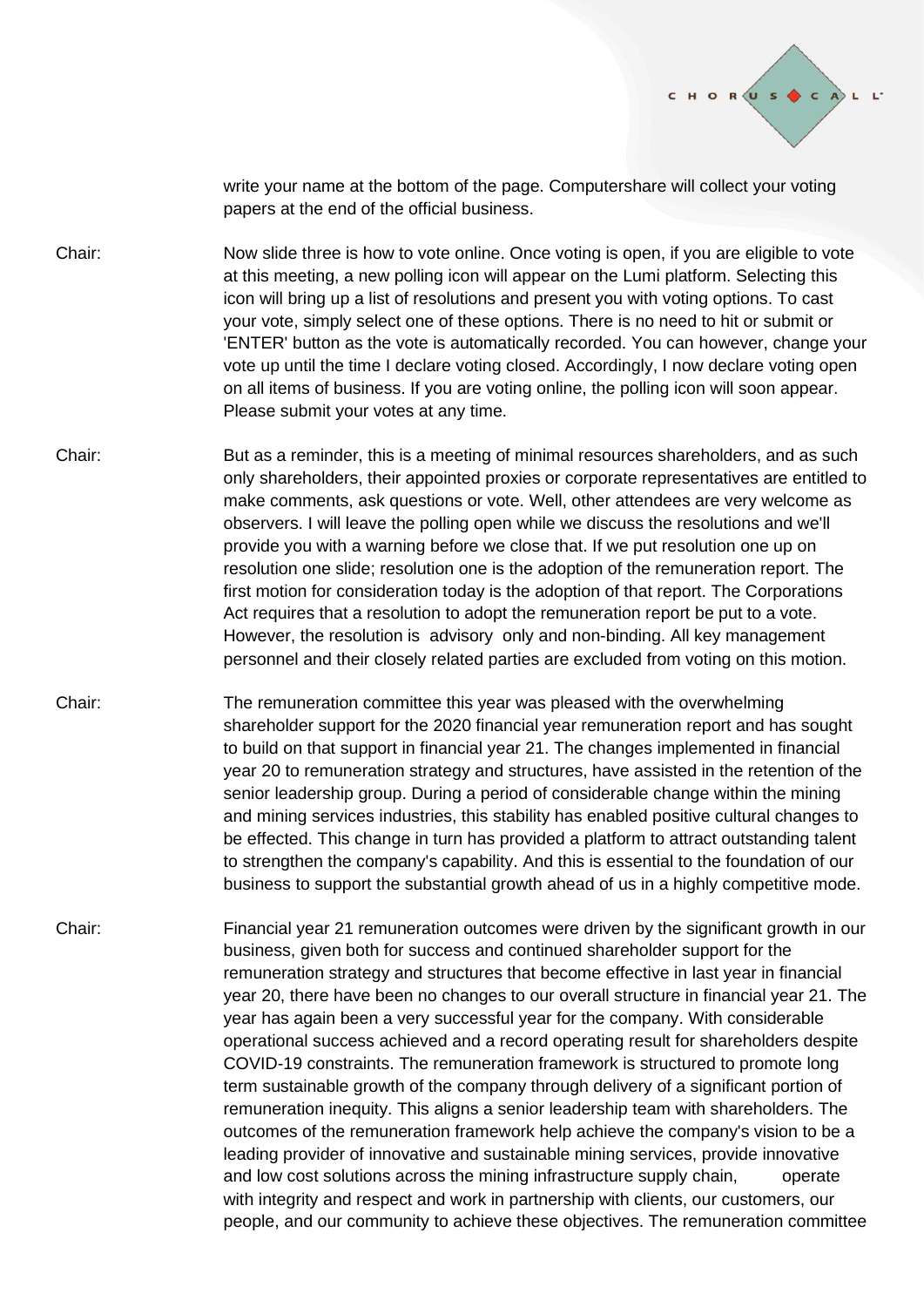

is pleased that the incentive program in place has assisted in delivering outstanding results of the shareholders. The details of the proxy votes cast on resolution one are now displayed on the screen. Are there any questions or comments on this item that you'd like to discuss? I haven't seen any questions. So if there are no further questions, we'll move on to the next resolution. Resolution two is the reelection of director Mr. Kelvin Flynn. It is to consider and if thought fit to pass with or without amendment the following resolution as an ordinary resolution. That for the purposes of Clause 13.2 of the constitution, ASX listing rule 14.5 and for all other purposes, Mr. Kelvin Flynn, a director of the company retires by rotation and being eligible to be reelected as a director.

- Chair: Mr. Kelvin Flynn has served as director since 22, March 2010 and was last reelected on the 20th of November 2019. He's a qualified chartered account with over 30 years experience, investment banking and corporate [inaudible 00:16:55] roles, including private equity and specialist investments in the mining resources sector. Kelvin has also held various leadership positions through Australia and Asia, including executive director and vice president with Goldman Sachs and managing director of Alvarez and Marsal in Asia. He's also worked in complex financial workouts, turnaround advisory, and interim management. Currently he's the managing director of specialist alternative funds manager, Harvis, which focuses on investments in the real estate and real asset sector. Kelvin is also a non-exec director of Silverlake Resources Limited at the present time. Kelvin is also the chair of the Mineral Resources Audit and Risk committee. The board supports the reelection of Kelvin Flynn and recommends shareholders vote in favour of resolution two. The details of the proxy votes cast on resolution two, are now displayed on the screen.
- Chair: That's a very overall positive vote. Are there any questions on this item? No. As there are no further questions, we'll move on to the next resolution. Resolution three is reelection of director, Ms. Xi Xi. The resolution reads, to consider that if thought fit to pass with or without amendment, the following resolution as an ordinary resolution. That for the purpose of Clause 13.2 of the constitution, ASX listing rule 14.5, and for all other purposes, Ms. Xi Xi being a director of the company, retires by rotation and being eligible, be reelected as a director. Ms. Xi Xi has served as director since 11th of September 2017 and was last reelected on 20 November 2019. She has over 20 years of experience in the global natural resources sector. Having served as a director of Sailing Capital, a U.S. 2 billion private equity fund founded by the Shanghai International Group in 2012.
- Chair: Xi Xi has also worked with numerous Chinese state owned and privately owned enterprises, advising on international acquisitions and investments overseas. She has also previous served as an analyst and portfolio manager for the Tigris Financial Group, Electrum in New York, focused in the oil and gas and mining sector. Xi Xi currently serves as non-executive director of Zeta Resources, a closed end investment company with a broad portfolio of oil and gas as well in mining investments. Xi Xi is also the chair of the nomination committee of Mineral Resources. The board supports the election of miss Xi Xi and recommends shareholders vote in favour of resolution. The details of proxy votes cast and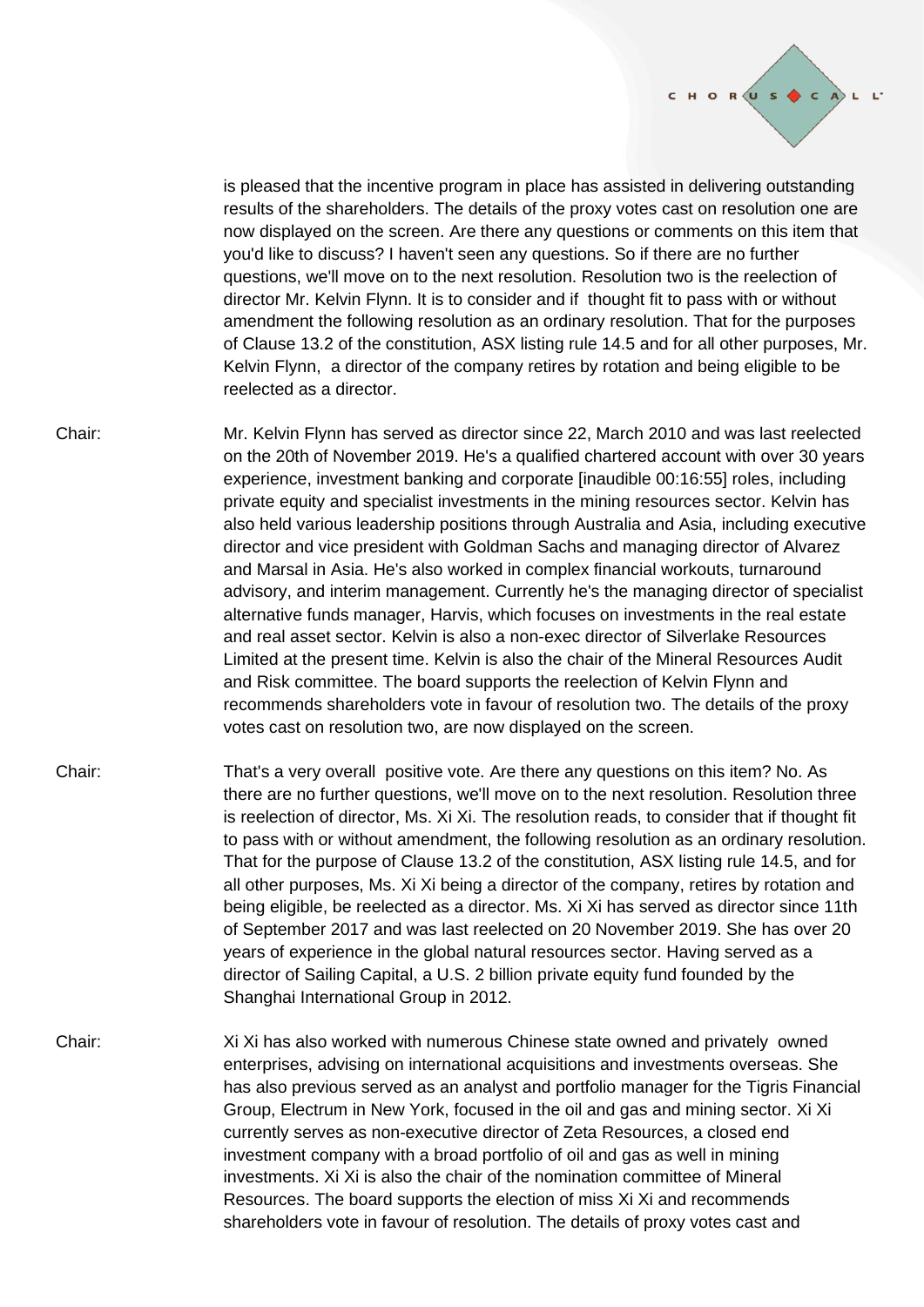

resolution three are now displayed on the screen. And again, it's an outstanding proxy vote for Xi Xi. Congratulations. Are there any questions on this item? No questions. So with no further questions, we'll move onto the next resolution.

- Chair: Resolution number four is the approval for grant of securities to the managing director. The resolution reads to consider any thought fit to pass with, or without amendment, the following resolution as an ordinary resolution. That for the purpose of ASX listing rule 10 14, and for all other purposes, approval is given for the grant of share rights to managing director Chris Ellison under the company's long term incentive plan on the terms set out in the explanatory statement. At last year's annual general meeting, we committed to provide a resolution addressing the managing directors financial year 21 long term incentive equity award to address comments that we had received in financial year 20 from proxy advisors, noting that the company should seek approval for the managing director's long term incentive equity grant. Despite the equity award being separated by way of MRL shares purchased on market rather than by way of a fresh issue of shares.
- Chair: In response, we have tabled resolution four. Following further feedback from proxy advisors this year however, we will adjust this approval at future annual general meetings so that shareholder approval for the managing director's long term incentive equity grant is sought prospectively. As a result, the equity resolution at the 2022 annual general meeting will encompass the managing director's long term incentive equity award for both the financial year ending June 22, as well as June 23 with prospective approval for each of the following financial year's long-term incentive grants being sought at each subsequent annual general meeting. The board supports the grant of equities securities to the managing director and recommends that shareholders vote in favour of resolution four.
- Chair: The details of the proxy votes cast and resolution four are now displayed on screen. And if there are any questions, please raise them now. Thank you. We'll move on to the next resolution. Resolution five, which is the last resolution of the meeting, is the adoption of the new constitution. The resolution reads, to consider and if thought fit past the following resolution as a special resolution, that pursuant to and in accordance with section 13 60 of the corporations act, and for all other purposes, the constitution of the company be repealed in its entirety and the company adopt as its new constitution the document described in the explanatory memorandum and tabled at the meeting and signed by the chair for identification purposes at the meeting, with effect from closing of the meeting. The company's existing constitution was first adopted in 2006. Since this time there have been changes to the Corporations Act, the ASX listing rules and other regulatory requirements. There've also been developments in corporate governance and market practices. The board believes that it is preferable in the circumstances to replace the existing constitution with a new constitution, rather than to amend a multitude of specific provisions.
- Chair: The new constitution is broadly consistent with provisions of the existing constitution. And many of the changes are administrative or minor in nature. The details of the proxy votes as cast on resolution five are now displayed on the screen. And if there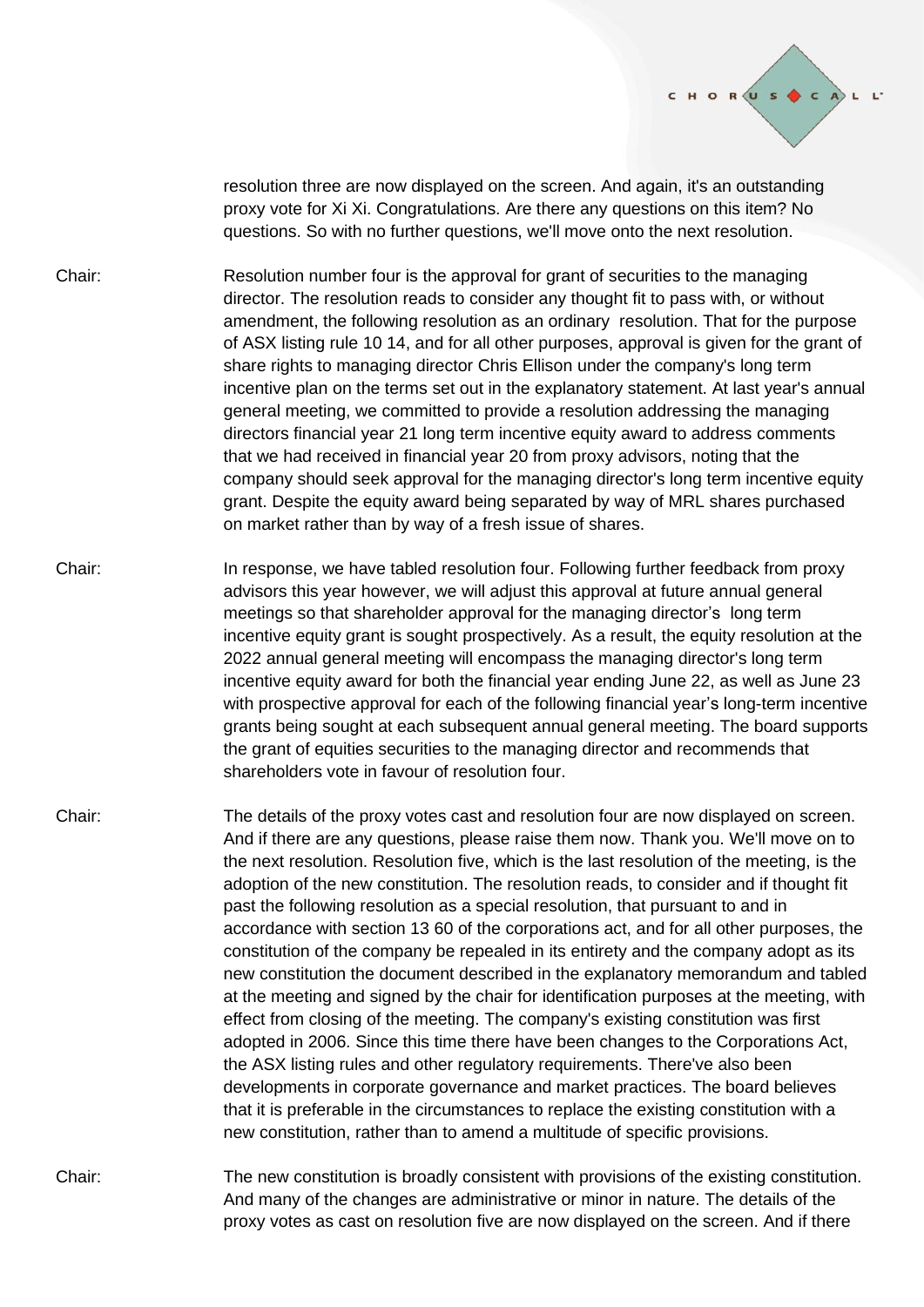

are any questions on this item, please raise them. Thank you. As there are no questions, this concludes our discussion on the items of business. In a few minutes, I will close the voting system. Please ensure you have cast vote on all resolutions. Shareholders in the room need a lodge voting card in the ballot boxes, be brought around the room by Computershare staff. I'll now pause to allow you time to finalise these votes for approximately 90 seconds.

- Chair: Can you please raise your hand if you have yet to lodge your voting paper? I think all the voting papers have been collected. Voting is now closed and results will be released to the Australian Security Exchange letter today. Thank you all for your patience. Now, before I hand over to our manage director, Chris Ellison, on behalf of the board, I would like to acknowledge Chris and his team for their extraordinary results through what has been another challenging year in the face of a global pandemic. To keep our people safe, our operations
- Chair: ... And deliver a record financial year performance is an incredible achievement. I'd particularly like to thank the entire Mineral Resources workforce of over 5,000 people, for their unwavering support and cooperation as we continue to adapt to keep our sites safe, and our mines operating. This was not always easy, but the board is grateful to each and every member of the Mineral Resources team. My final commitment is to pay tribute to the skill, commitment, and wisdom of all the board directors, in reviewing, questioning, and adding value to all board discussions. It's my pleasure to be the chair of such a strong, cohesive, and value adding group of directors. With no further business to address, I'll conclude formal proceedings for this year's annual general meeting and invite Chris to talk through what has been an exceptional year for your company and outline our strategy for growth for the future. Thank you for your support for Mineral Resources, and look forward to continuing this journey with you. Thank you.
- Chris Ellison: First, I'd like to acknowledge that our AGM today, it's being held on Noongar traditional land. I'd like to acknowledge they're the traditional custodians, and I'd like all of you is to join with me and pay our respects to elders past and present. And I'd like to extend that respect to Aboriginal and Torres Strait Island, the people that are here today or online listening. So welcome everybody. Good morning. Thanks for joining us. It's our MinRes '21 AGM. I'm Chris Ellison, I've been with the business from the beginning, and it's good to see some familiar faces in the crowd. Welcome to all our shareholders and especially welcome to all of the private little investors that have supported MinRes over a long, long time. David Bowden, one of our inaugural chairman's list shareholders has been with us from day one. So it's always really pleasing to see that we're delivering some good stuff for our families. It's probably the most important thing our business stands for is to care about our people, care about the families of our people, and try and care about the wider community.
- Chris Ellison: It's been another tough year for us been a very challenging 12 months that we've been through. And I think not just for business or Mineral Resources, I think it's been for the whole world, the whole country. For WA, I think we're all pretty much COVID fatigued. We just want to get over it. And we want to get rid of this thing. And we'd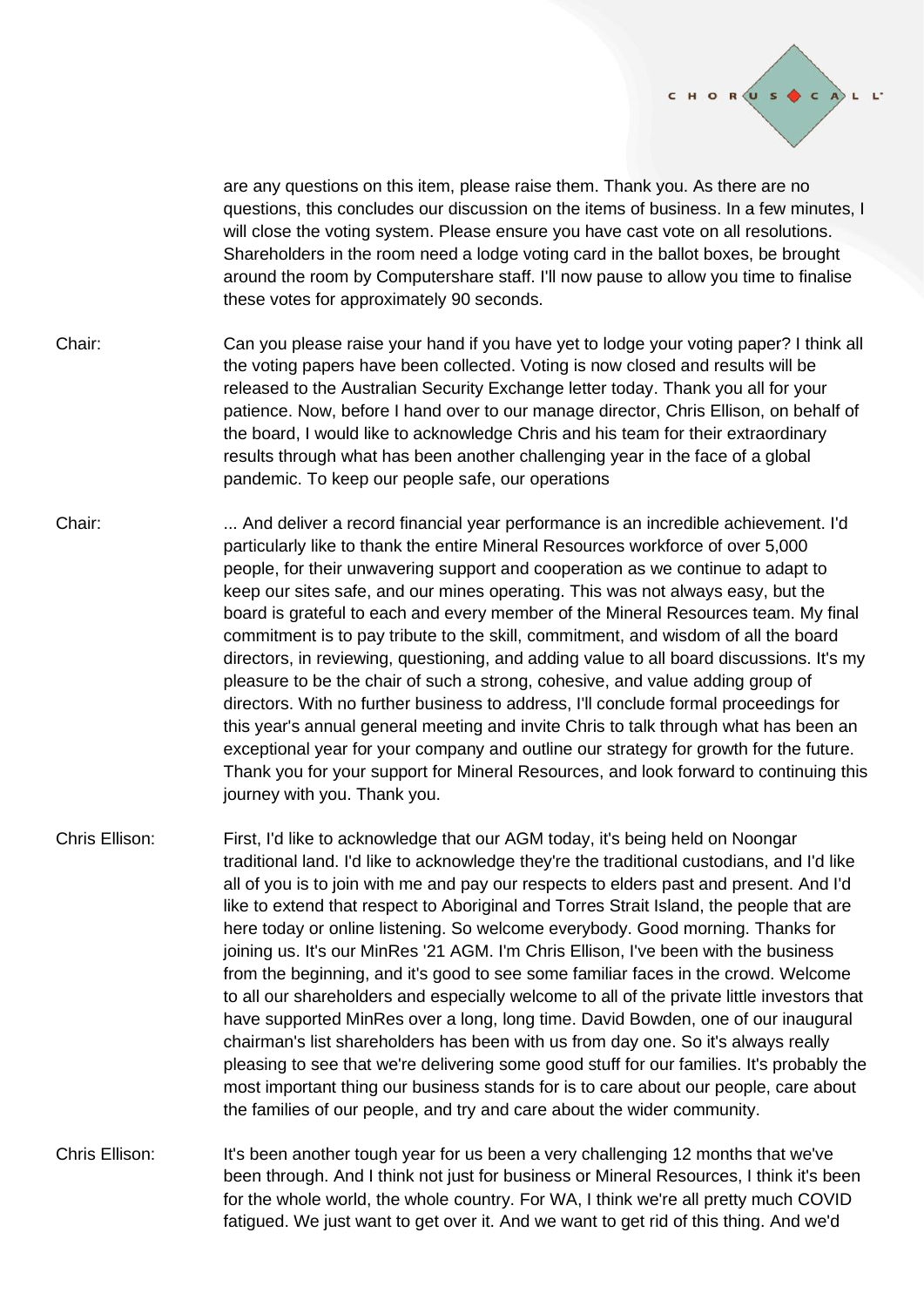

like our borders to open up, go see family, or hop on an aeroplane, or go do something a little bit different. And it's kind of getting a little bit tiresome. So look, I think we're going to get there. The tough thing as a business is when we open up the floodgates, we're not just letting people out, we're going to let the virus in. So we've spent an awful lot of time trying to work out how we can continue to keep all of our people safe.

- Chris Ellison: And our extended families around WA, extended to thousands of people. So they rely on our business for the normal bread and butter that goes on their table and pay their mortgages. So it's something that we've got to take pretty serious over the next six or nine months. It's going to be a very, very challenging time. Thanks to the board. Welcome for our board members that can't be here again. I'm sure that next year we all be back together. Thanks for the support during the year. They've been pretty amazing board, and they're not a walk in the park. They're tough customers to deal with, but they deliver an awfully good result for us.
- Chris Ellison: We've been through another cycle again. Last year I was standing here, and if you're in iron ore, you're a hero. And if you're in lithium, you're a loser. And that's not the first rodeo that I've had like that. But here we are, again, iron ore's declined, lithium's at prices never heard of or seen of before. And it seems unstoppable. Lucky we got both. The mining services business has been performing extremely well, but today I'm going to try and give you a bit of a snapshot of the past 12 months. I'm going to talk a little bit about the strategy and direction of the business. We've done some work around a lot of our shareholders institutions and got a fairly mixed reaction on a lot of them didn't really, really understand our strategy, where we're going, or what the glue is in the business. I'm going to try and deliver a bit more on that.
- Chris Ellison: And then I'm going to talk a little bit about our major projects and try and see if I can get you just a little more savvy on how that works in our world. We are as you know, we're a mining services company. That's where we started our life. We're one of the premier and largest mining services groups in Australia. We think that over the next three years and proceeding to beyond that, the mining services business is going to be incredibly significant. It's going to be large, but it'll still maintain a reasonable margin and a return to our shareholders. But the thing that drives us, it's that mining services, that contract mentality that we have, it's the heartbeat of our business that makes us those can-do people. We don't see problems. We see solutions. We attract a lot of very, very high calibre people to our business. A lot of people want to be with us nowadays. So the other parts of our business, commodities. We're into iron ore, we're into lithium. We have also found ourselves lucky enough to be in gas. We've been sitting on that land for a couple of years up in the Perth Basin. We just recently drilled a hole up there and who would have guessed, but we found gas. And we found a lot of gas. So we're working on that.
- Chris Ellison: We've got a solid track record. We've delivered a very, very consistent growth story over the years. They don't always follow that one year is always bigger than the next, the next we always have our challenges. We're facing a few now, but we've got a fairly big growth story in the business. But we've got a good track record on being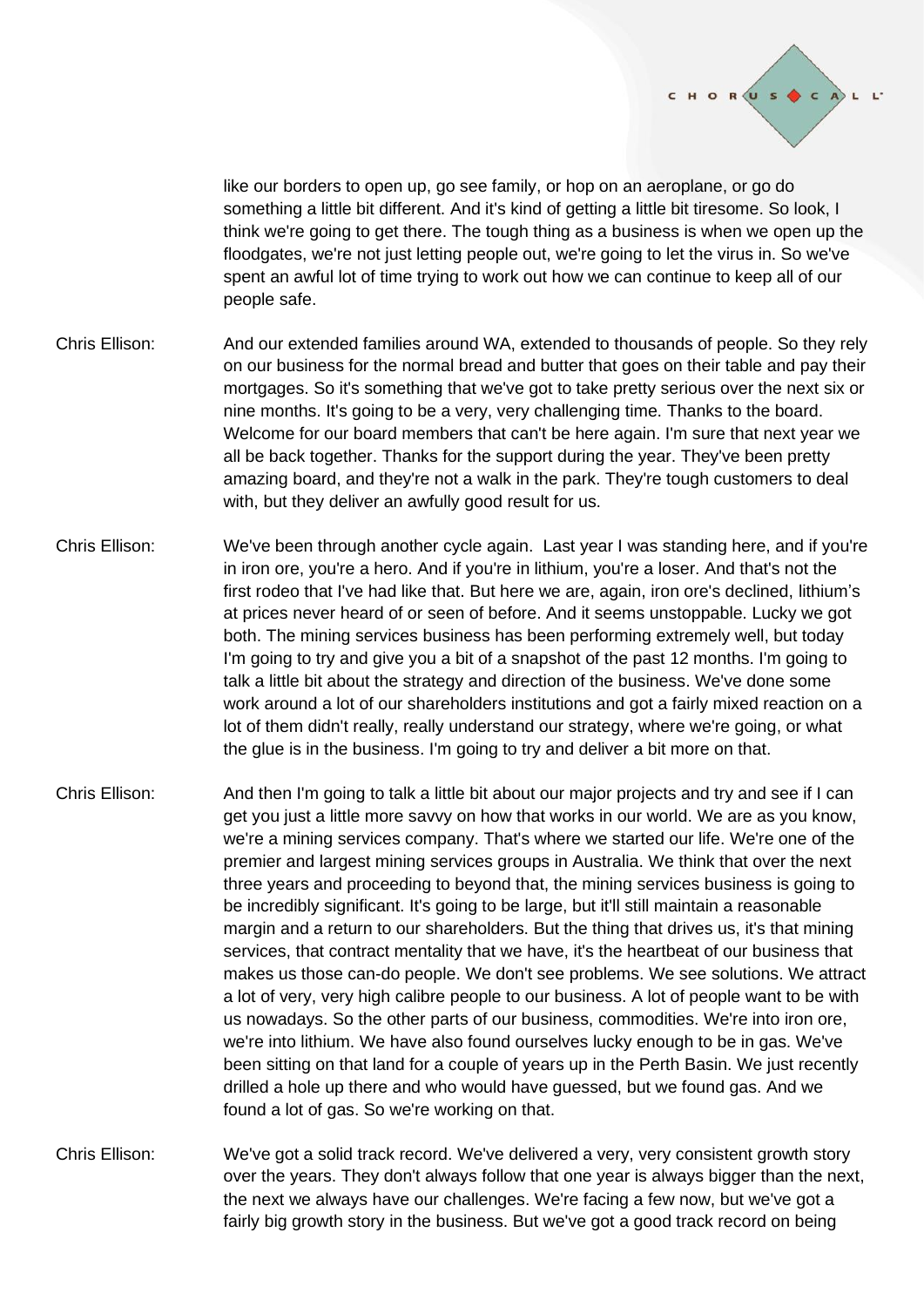

able to build and operate large scale projects. We've got a good track record on delivering them on budget. We get them done on time. We often beat that and we generally get a consistent return for our shareholders. So every time we think of something new... I face a little bit of criticism and a lot of different questions coming at me, but we rely on our track record to tell us that we're going to continue to run the company the way we have over 30 years.

- Chris Ellison: And we're going to try and make sure that we get those same results. So the next phase of our growth is going to be quite significant, much more than we've ever seen before. But we've got a balance sheet that can deal with it. We've got capability out there and we've got timing on our side, where we can strategically time the development of where we're going on the projects. But we're going to multiply our mining services business over the next three years. And I'll lay that out, how I'm going to achieve that, shortly. We're transitioning our iron ore business from small high cost operation to long, low cost operations. That's a three to five year plan again. We're going to maximise our lithium production, our lithium business is one of the premier lithium businesses in the world.
- Chris Ellison: We're in the top five and we're going to do an awful lot better as we go through the next one, two and three years. It's going to become incredibly substantial. And our gas business, we're going to develop an energy business and we're going to be very focused on how we do that. But I'll give you a bit more colour around that shortly. I'll talk a little bit about where we've been over the last 12 months in brief. I think you've all got all the information that it's available. There's not a lot more, I can tell you. Probably in a lot of terms, it shouldn't have been, but it was our best year, so far. And who would've thought that if you go back to March 2000. I would've thought the business was going to have, and it just wouldn't stop growing. Safety performance, thanks to our management team, we're in a really good place with that, and just outstanding results. The mining services over the last 12 months, NextGen 2 commissioned, incredibly successful. It's sitting up on one of our tier one client sites producing a lot of iron ore.
- Chris Ellison: We've started another substantial mining contract out there with one of the tier one blue chip companies. A lot of yellow goods on site, and productivity levels. We're getting up there exceeding expectations. Carbon fire, I spoke to you some years ago about carbon fibre, and I was going to do this amazing dump truck tray, well it was a flop. It really didn't go anywhere. We couldn't cure that problem. Everything worked on it, except when you drop 15 or 20 tonne rock out of a digger, it eventually it laminates the carbon fibre. But we've got a carbon fibre factory, and there's a lot of things that we're producing out of that factory, now that are just game changers in our business. We've developed the first screens in the world, all carbon fibre. We've got them running up at Mount Marion and we're building some awfully large ones at the moment.
- Chris Ellison: So we just take the weight out of it. We take the corrosion out of it. We get longevity. There's other products we've done, they got involved with a company that is based over in Germany. They've developed a wheelchair wheel, so that instead of trying to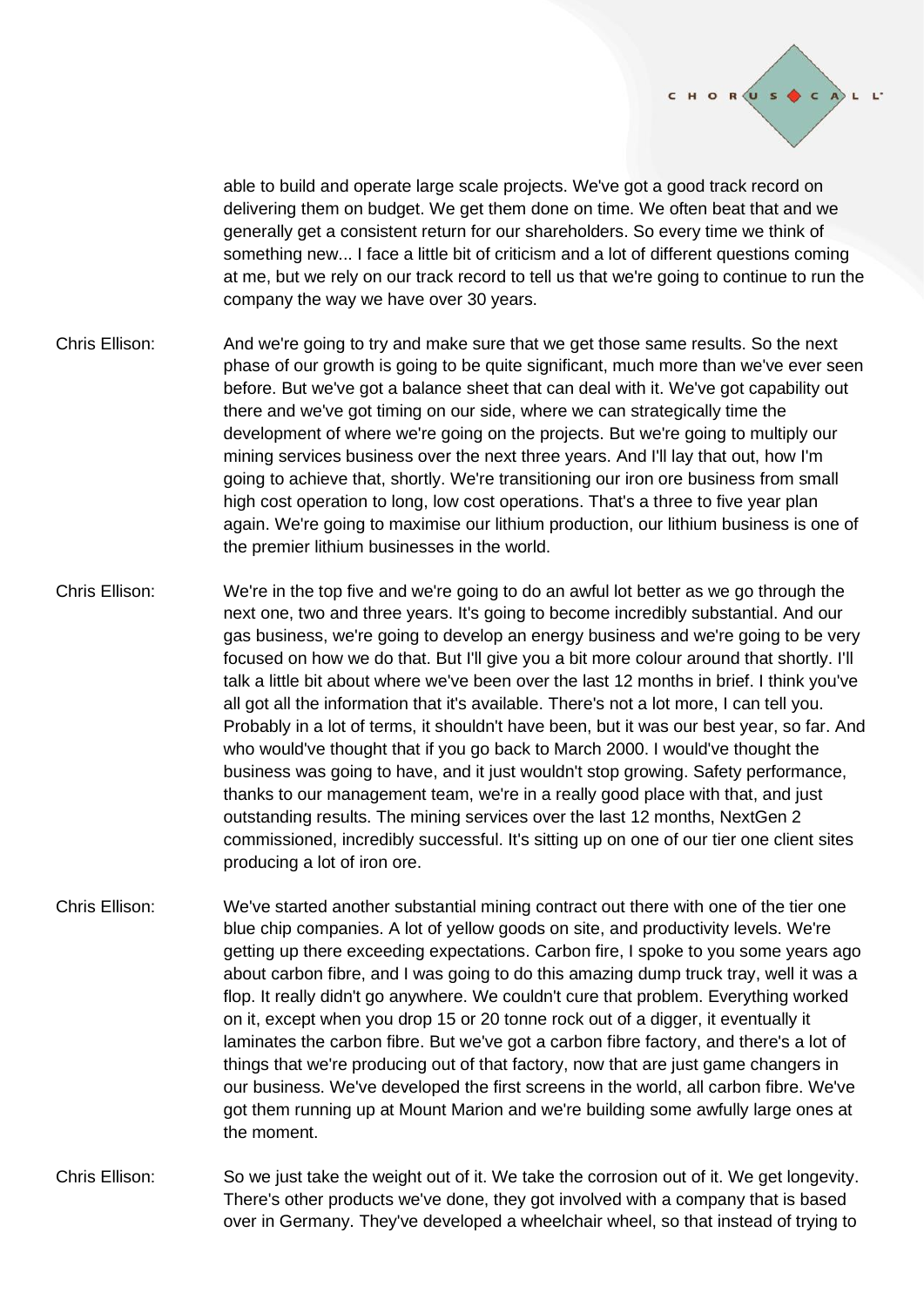

skull drag yourself out of your wheelchair, you can pull it up beside the bed. You lift the top third of the carbon fibre piece of the wheel off. And they can simply slide onto their beds. It's a bit of a game changer, but who would've thought a mining company would come up with that?

- Chris Ellison: Where else are we going? So Wonmunna, we turned Wonmunna on. Five months after we turned it on, we have first iron ore coming out of, close on a world record, a great story. Turned it on at 5,000,000 tonne. We're ramping it up towards 10,000,000 tonne over the coming months, and been running reasonably well. We've had a lot of water in the ore body up there, but had a lot of rain this winter, as you know. And we've done a lot of work around the Pilbara and the Ashburton Hub. So talk a bit more of about them towards the end. And of course the energy, we doubled our land holding in the Perth Basin. We were lucky enough to win a tender up there with the government, and we also took on a huge amount of land on the Carnarvon Onshore Basin. So that's adjacent Chevron, but we're onshore. And we've gone into that with our friends, from Buru energy.
- Chris Ellison: Financials. You can see a very, very strong return on investment capital, in a good place. Revenue up, pretty much everything was up for the year. So pretty tough year to beat. Safety and wellbeing. As I said earlier, critical to us. It's something that we work on every day in our business, we care about our people an awful lot. And we do that, it's a total package. To make sure that we can get our people to work and get them back home in the right condition that we want them home. LTI, 0.12. It was zero for a number of years. We've had one small accident, that's give us that TRIFR. Again in our industry, unbelievably unheard of, we are down there 2.31. I was talking to the Minister for Mines the other day, and I reminded him that our TRIFR is much lower than his, and all his people are desk bound. So another outstanding result from the team.
- Chris Ellison: Labour market's been tough. We're all fishing out of the same pool. We're trying to think of different ways of getting people into our workforce, we've have been very innovative around the way we've done that. We've got 130 apprentices and graduates sitting inside the business at the moment, had a huge success with bringing young women into the business. We've been bringing them in and training them to be operators. So if there are any hairdressers, or waitresses, or banking people, anything out there, and they want to go from \$40,000 to \$120,000 a year, give me a ring. We'll have them on site within about 10 weeks and we'll change their life. So good story, with the apprentices have been going well. About 50% of these people that we bring in the business we call them NextGen people.
- Chris Ellison: And that means that they've got a mom or a dad or someone that's been working in the business and they know our culture. And again, extremely successful. They say you should never employ relations, we favour them. They understand how we work. Mental and physical health with our people, it's critical. We really have done a lot of work over the last couple of years on the mental health of our people. It's as prevalent as... In fact, it's more prevalent than physical wellbeing of people. We can keep them safe. We can keep them away from the first aid cabinet, but the times that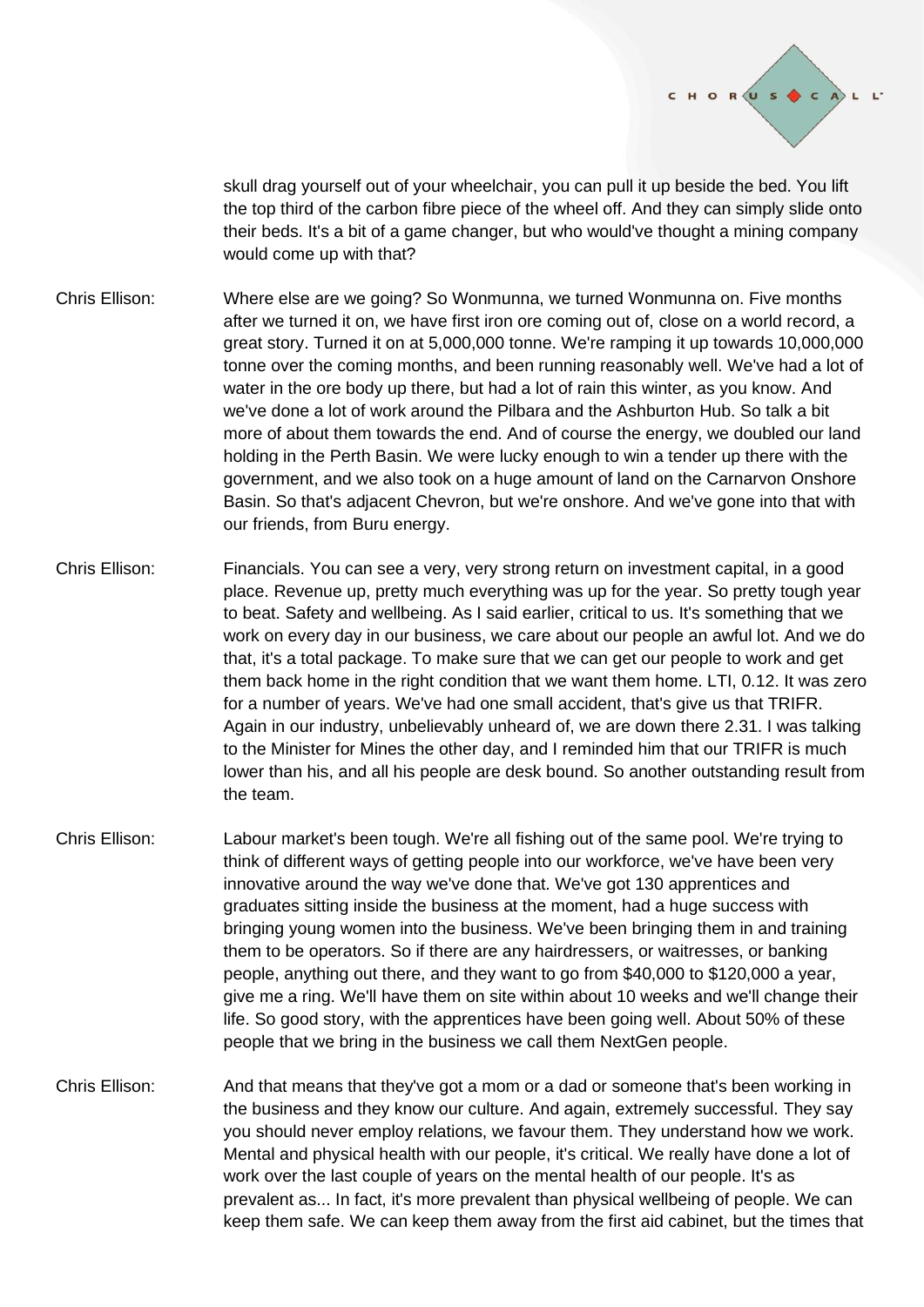

we go through, add a lot of stress to people, and we recognise that. FIFO adds some to it. I mean a whole range of things where people need help and we're there to help them. We've got a great guy in Chris Harris, our psychologist, who's been around for a long time, and does a great job.

- Chris Ellison: Health and wellbeing advisors, we've got a lot of them in the business. We've got 40 mental health first aiders in the business. We're growing that through training. The work environment, we're setting new standards in the industry. We're developing a new office at the moment. It's running a little over time and a little over budget, but we're going to be able to provide people with a platinum standard working environment. So for us to be successful as a business, we've got own... Not only attract good people, but we've got to do that whole model that goes around it. We've got to attract them. We've got to retain them. We've got to satisfy their egos. We've got to be able to let them move through the management chain. We've got to pay them properly. We've got to keep them healthy, safe, and we got to support them when they've got issues through health or family. And that's the total package we're working towards.
- Chris Ellison: Accommodation on site. When we go to the Ashburton, we're going to do resort style accommodation, not the traditional old camps. We're going to have a lot of good things in there. We're going to have swimming pool, wellbeing centres for training, restaurants and taverns, not dry messes and wet messes. And we got to make sure that when the people go in there, they've got a different feeling. We're going to make sure that we've got even time rosters. And we're slowly changing the business to make sure we accommodate that where we can. We can't just do that overnight, because we need to bring on more people. Very high focus throughout the business, and we always have on behaviour and culture. The culture in our business is really solid. We've worked on that for probably the last four or five years. We've really been focused on it. We've got people that just work on the culture and make sure everyone understands how we all play together.
- Chris Ellison: The respect that people have to have for others. And it's not just in our camps, it's right across the business, but we're very focused on that. So look, we hear in short, we care a lot about our people, their safety, their mental and physical wellbeing, and their families. So we've made sure that we've been able to keep everyone pretty safe through the whole COVID deal. And coming through the other side, we're starting to look at in our new office, we're going to have some doctors engaged. We've got over 40 nurses on the payroll. We're working towards being able to have vaccine available and be able to take care of our people directly and their families. Contribution to safety... to society, sorry. About \$1.3 billion spent in WA over the last year, about \$700,000,000 that we've paid in a variety of different taxes, over 70 charities that we've supported around health and wellbeing. Kids medical research, youth suicide prevention, domestic violence centres. And we provide substantial funding for scholarships into schools and universities. So that we've got young people that come into the business, they get vocational experience, they understand what they're studying for, they fine tune that. And we try and pick them up when they come out of uni and we bring them into our workforce. So they're the future of our business.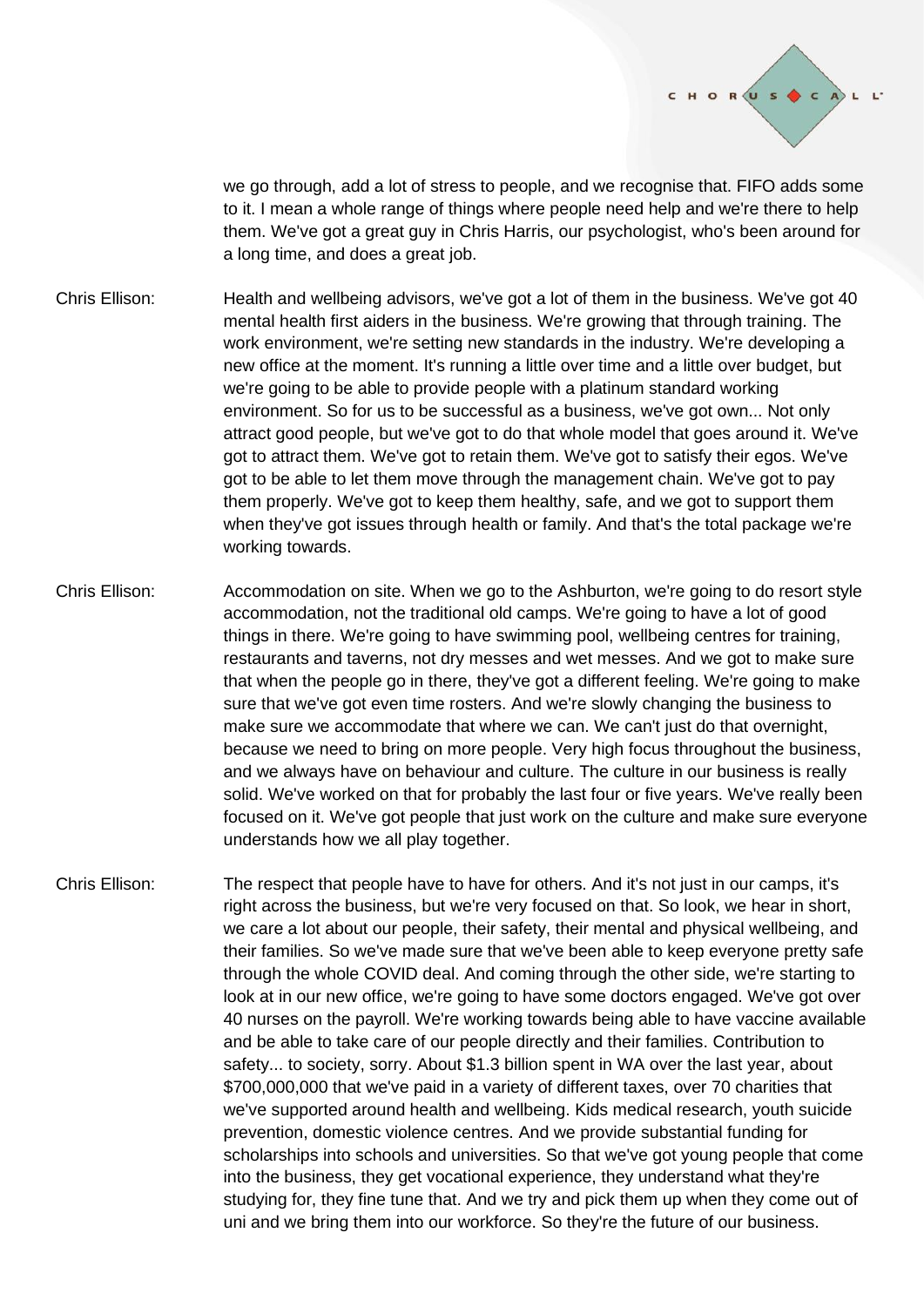

- Chris Ellison: We've done a lot of work this year and it kind of reflects, and you see in the pictures that we've got around in the backgrounds. We've done an awful lot of work around and not just indigenous and traditional land owners, but local businesses out in the community, towns. Engaging with the local councils, station owners, farms. I get on a plane regularly, go up and sit in front of them, tell them how we're going to behave. Tell them what our commitments are. I was up in Paraburdoo on Tuesday and put about an hour and a half presentation onto the Ashburton council, about how we want to integrate with them in town. We got a little bit of a wild reaction on where we want to locate our resort, but we're going to work through that.
- Chris Ellison: It's been a successful year, in that since our relationship with all of these communities has been quite exceptional. We've completed our modern slavery statement. And 93% of our supplies are Australian. Environmental performance, a real hot topic around at the moment. And it will be for a long time to come. And we've grown our team internally to be able to deal with a whole lot of new issues we're faced with. We've increased our land rehabilitation this year. We're maximising the way that we use our water around the plants. We're looking at trying to eliminate tails dumps and we're going to dry stacking, we've been reasonably successful in that. It's going to be a project that takes us a few more years, but the new magnetite project we're looking at doing down the Yilgarn is going to be completely without tails. So we've got everything kind of heading in the right direction.
- Chris Ellison: Decarbonization, our year on year emissions intensity is down by 5%. Diesel is our main enemy that we have sitting out there. It produces about 90% of our emissions. There's no secret recipe on how we can get rid of that at the moment, but we are working on it and we are going to use gas, so we can try and move away from using as much diesel as we are. So all power generation, we're going to try and mix it in with our diesel engines, and reduce the diesel usage and bring up a bit more gas. We're using solar, wherever we can. And we got to keep growing that through our business. When we build the big storage shed up at Ashburton, the whole roof's going to be covered in panels. We'll have more power than we can use. We're going to embrace green energy and new fuel sources, whenever they come available.
- Chris Ellison: We're not capable of developing green fuel inside MinRes. We're focused on running the business, but we certainly we'll join with anything comes out where we can incrementally reduce our carbon into the atmosphere. And we've tried to put out a roadmap on where we're going with that over the next 20 and 30 years. We're hoping that over the next five, seven years we'll be able to completely eliminate diesel. So if we can do that, that'll be the biggest game changer we can do in the next 30. But whatever we do look, it's practical and achievable the plan that we've got. And it's based on the technology that's basically around today. I said earlier, I'm going to try and give you a little bit around our strategy. Am I boring the crap out of anyone yet? We still hang it in? Who put their hand up?
- Chris Ellison: I just want to talk a little bit about our strategy and for a lot of our institutional investors out there, some of them aren't quite clear on where it is, but it's very simple. In our mining services, the strategy going forward over the next... I'm going to talk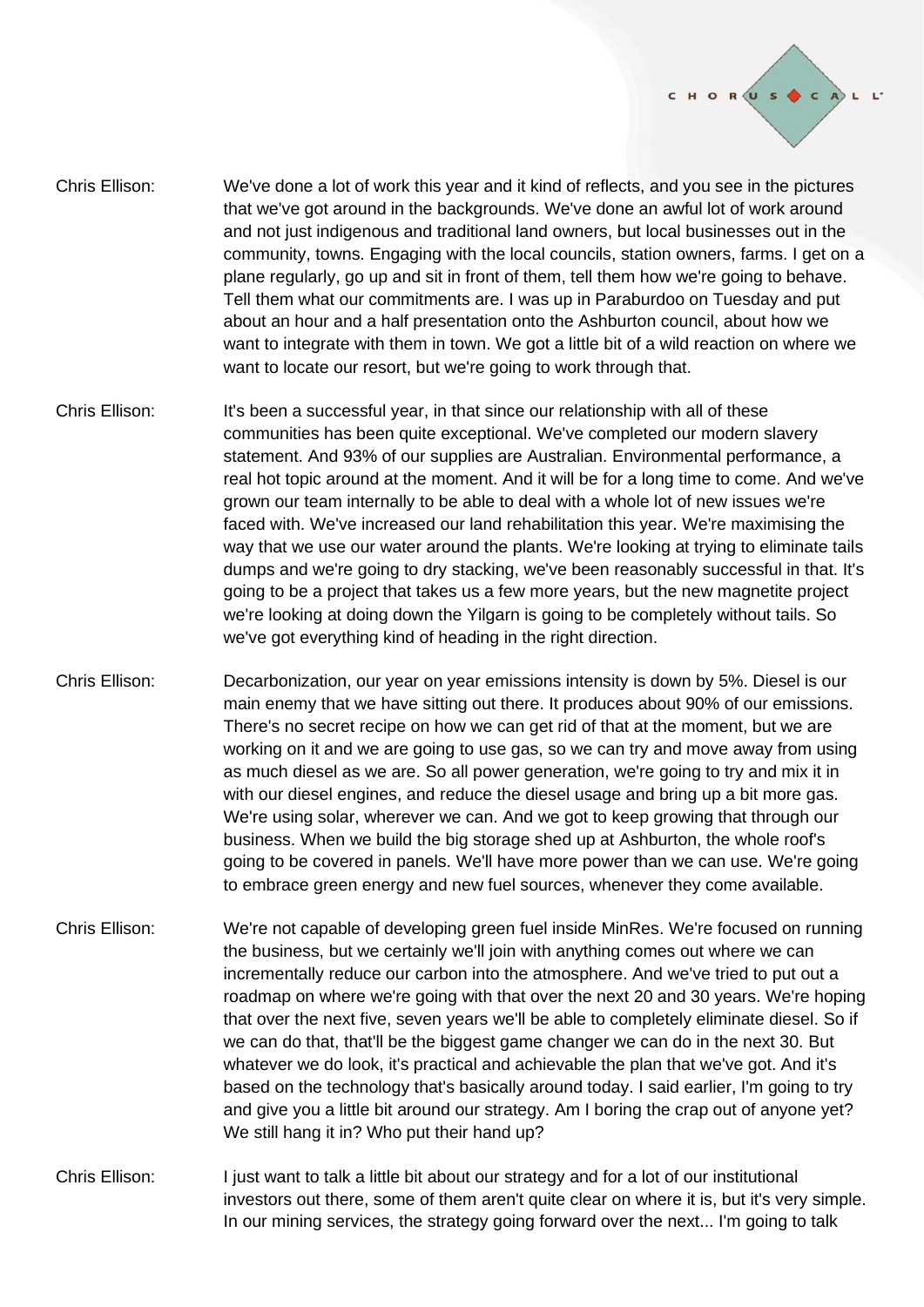

about the next five years and you'll see why by the time I get to it. But at the growth plan on mining services, is we want to move further up the value chain. We are going to add high quality infrastructure to our business going forward and supply chain assets. So what do I mean by that? I'm going to build off highway haul roads that we own and operate. We've developed some awfully big gear, which I'll talk to you about shortly. In the iron ore, it's very simple. We started off with small second rate iron ore deposits with high cost to get them to the coast.

- Chris Ellison: We're moving away from that over the next two years in the Ashburton, five years in the Pilbara, and the next one to four years down in the Yilgarn. Very simple. So much lower cost, we're going to get our iron ore delivered into China, in the low cost quartile. And we're going to make sure that two out of those three zones have got a six in front of it. So 60.5% FE in the Pilbara, about 65% to 66% in Yilgarn, lower grade in the Ashburton, but it's our lowest cost operation as well. So it makes up for it. So the lithium space, our immediate focus is to get to full production, and to make sure that all of the rock that we turn out of these Spodumene Plants is going to turn into hydroxide and we get the full value of that.
- Chris Ellison: So look at the moment and over the last few days or for the last few weeks, hydroxide's up around \$26,000 a tonne US. We are seeing a number of sales go through \$2,200 to \$2,400 for spod, going back in the last cycle we had, where there wasn't a lot of demand. And I think there's only one or two companies committed to electric cars. Back in those days, it got up to about \$1300, so it's double that now. And it looks like there's a long term, sustainable demand chain sitting out there. And my view is that there's going to be more demand going forward than there is supply. So, fairly simple on that. And gas again, very simple. We've got a whopping resource sitting out there in the Perth Basin. On our first drill hole, we're going to develop that Lockyer Deep field. We want to be self-sufficient in gas.
- Chris Ellison: Initially we want to be able provide it to ourselves and our JV partners. Where we can't deliver it by pipe, we're going to produce our own LNG. We'll build a LNG plant, so we can transport it. So we bring it down to a -161C and we can turn it into liquid and put it in a truck and haul it inland for about \$1.20 a gigajoule. We're going to provide long-term energy solutions in the medium term, to the mining industry through gas power plants, pipelines, all of those sort of things. So again, we are looking to own 20 to 40 year tier one assets, and beyond that we're going to look at a whole range of downstream opportunities, where we can possibly take magnetite, turn it into pig iron. We've got other things out there we do when we've got probably the lowest cost gas in the world.
- Chris Ellison: So we'll own it. And it'll be a very, very small price. I think going forward, gas is going to be one of those highly sought after commodities. We've got to transition out of this diesel and coal somehow, and the easiest way to do that is at least use gas as a stepping stone. So under the mining services plan. The plan is develop that pit to port infrastructure. We want to be the best quality services provider in the country. We can do that with our JV partners, and we're going to do that with our tier one mining companies. So in the Ashburton, we're going to have 30,000,000 tonnes out there of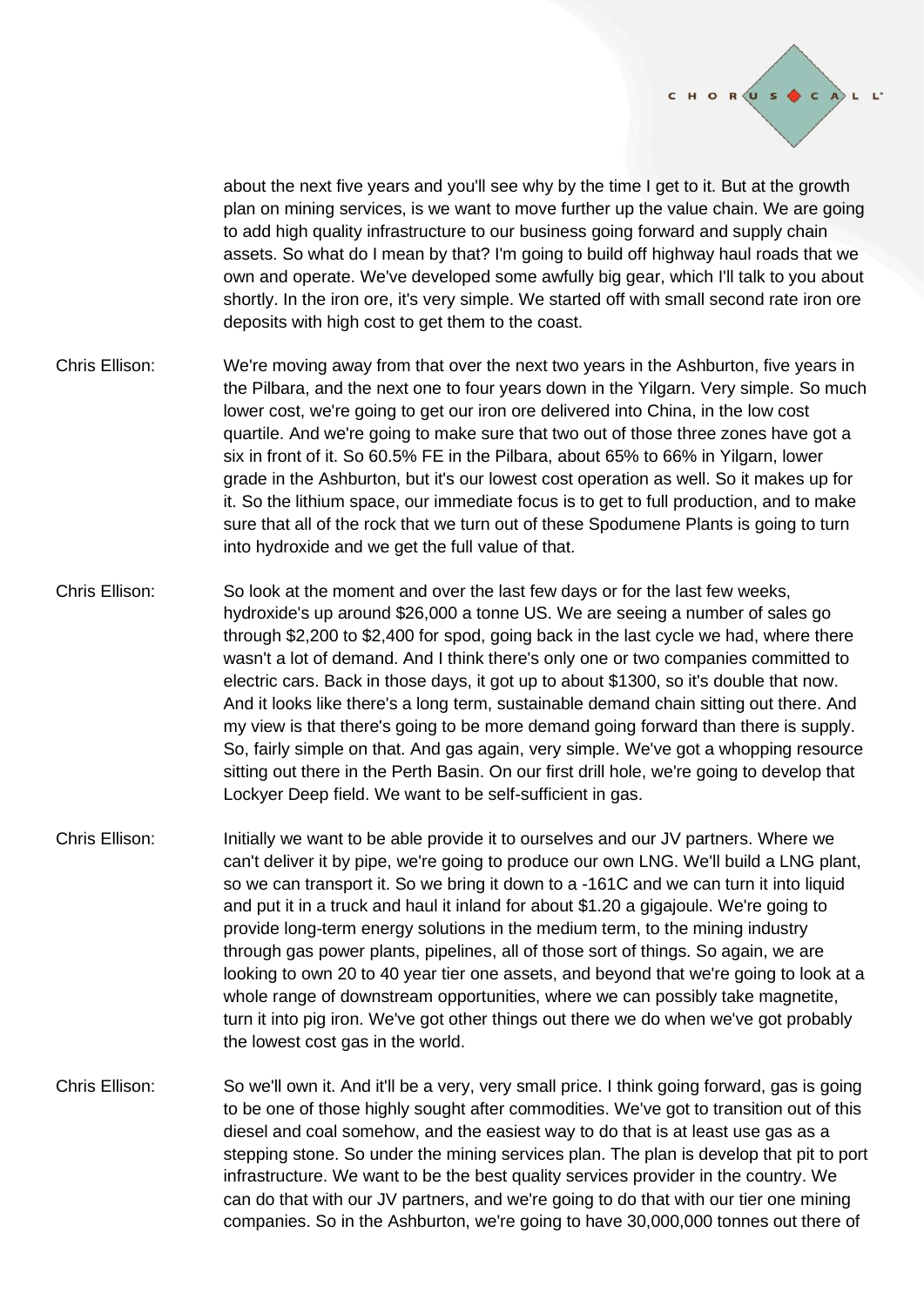

contract crushing, 30,000,000 tonnes of haulage on these big jumbo road trains we've developed, which have cut our off highway haulage costs in half. So we're down to a low number, almost equivalent to a medium gauge rail system. So very low cost.

- Chris Ellison: And then we're going to own operate our own trans shipping business. So we've been through a lot of design work on those over the last couple of years. And we're about to put some orders out on those transhippers. Then of course, we are going to grow our organic growth as we have at 15 to 20% a year with the external customers, our tier one customers. And we've got a lot of innovation that we're going to be marketing over the next five years or so with our NextGen plants, these jumbo haulage units and carbon fibre products. Dump truck trays failed, as I said. But the screens are a huge success, other products we're making down there out of carbon fibre. We're restarting Wodgina of course. So our crushing business owns the big crushing plant out there. That's a mining services part that we'll have with the JV.
- Chris Ellison: And we are looking at 30 years of life on those projects plus. So as I said, the iron ore strategy bit more detail, we're going to go to a high volume, low cost. We're going to be in that low cost quartile where we've got businesses, that'll outlast or outride any of the down cycles. We've got to spend some money to get there and do that. We're going to have three mining hubs. As I said earlier, we're going to have the Ashburton. We're going to have the Pilbara, and we're going to have the Yilgarn. So good
- Chris Ellison: Quality dirt in two of those, a lower quality in the Ashburton, but a huge supply. There's several billion tonnes down there that are locked up and stranded and we'll have a great supply chain. And as I said before too, we're going to slowly work our way out of the hematite and move into the magnetite. And the lithium strategy I think I laid that out before, but what the interesting thing that comes out of that, over the next couple of years, we're going to make sure we're running at full production and those two hard rock sites at Marion and Wodgina, they're two of the best deposits in the world. We're lucky enough to have them.
- Chris Ellison: I think it should be noted too, that we did acquire the Wodgina site from one of our directors, James McClements, it's one of his companies. We have an arrangement in there. We are... Quite clever of them, where they retained the rights to tantalum. So we actually go out there and mine it all tantalum's, a byproduct of what we're doing. They own it. And that'll come out. They'll be the lowest tantalum producer in the world. So quite a clever deal from them. So it was a good deal for both MinRes and our partners in that. So where we are heading Mount Marion, we're going to take back our off take agreement, and we've already been talking to Jiangxi Ganfeng about that. So that equates to about 30,000 tonnes of hydroxide will come out of the Mount Marion, we'll downstream. We want all the benefit of that.
- Chris Ellison: Wodgina, our share of that when we're running at 750,000 tonnes with three trains, is about 42,000 of hydroxide and Kemerton will produce about 20. So we are kind of going to be up there in substantial producer of hydroxide. And these deposits we've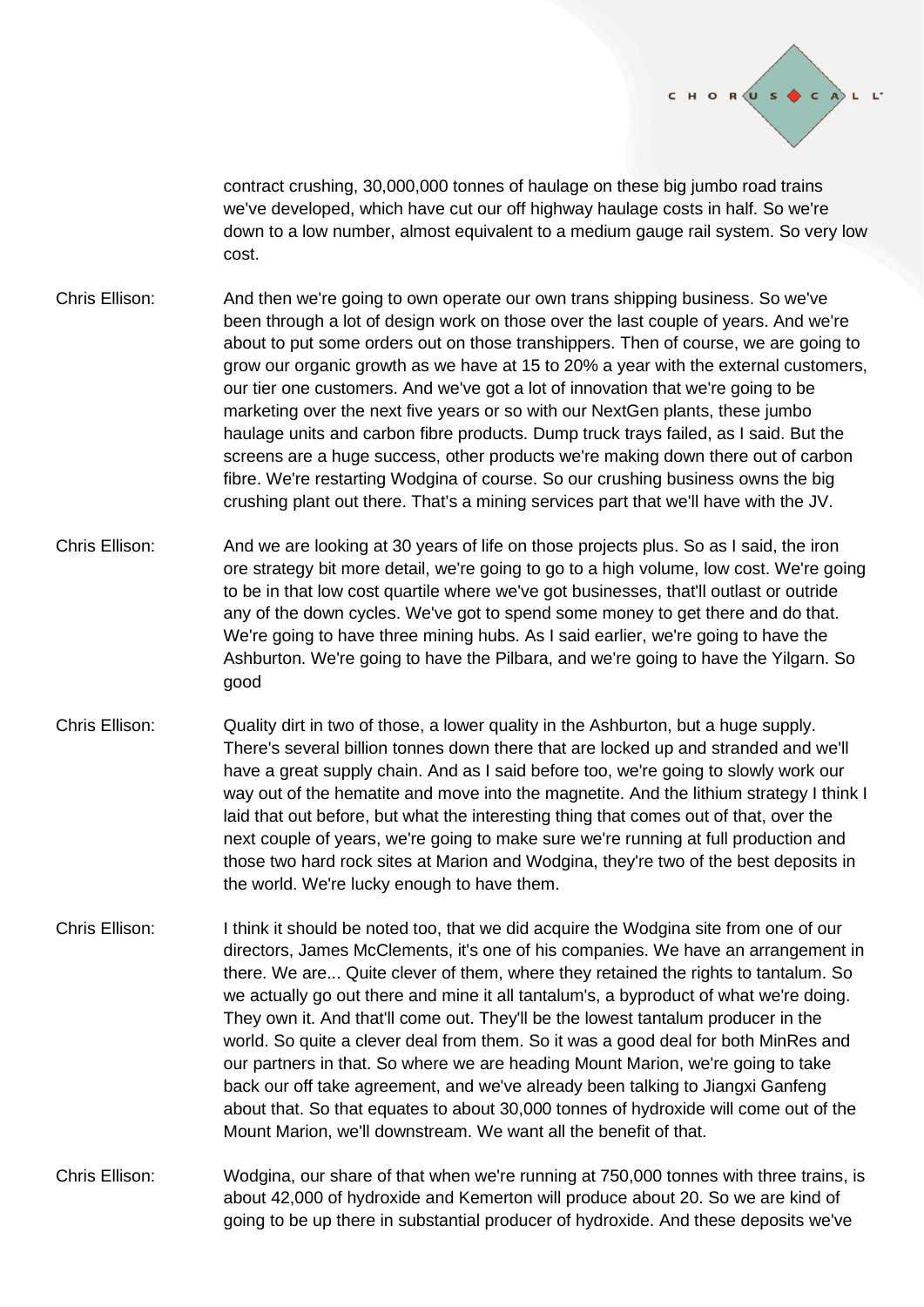

got, have got decades of supply in them. In fact, we've got a lot of drilling work to do at Wodgina to find out how deep that ore body goes. So that's over the next three years, substantial business. And we're going to beyond that simply increase production where we can in line with demand and make sure that we always get the benefit of the downstream, lithium. And the energy of course, we want to use that to reduce our emissions as quick as we can, and work towards a decarbonized world. That's probably our biggest bang for our buck going forward is trying to get as much as we can on a much cleaner burning fuel. The next two years, as I said selfsufficient in gas, we're working with some joint venture partners. Northwest Energy, it's got 20% of the field that we got in the Perth Basin. In the longer term, we've got a whole range of opportunities sitting with that gas. So we're just going to be staying focused on getting that well into production and making sure that we got gas coming out so we can pay the bills on and get some of the capital back.

- Chris Ellison: The operating environment today as said, we've had some... The last couple of years that been fairly tough. We've been in different conditions that we've never operated in before kind of getting the hang of it now. It's all around people. It's certainly going to get a lot tougher going forward than it has over the last 12 months. We've got a shift in the commodity prices. We've had iron ore come off about \$130 a tonne. The discounts on the lower grade order getting wider, they're down around 42%. So shipping costs probably two and a half to three times what they were a year ago. So challenges out there, but as I said earlier, it's not my first rodeo and it's not the second. We'll work through this and we'll grow the business, and we'll keep developing where we're going with all of the commodities that we've got in the mining services. We are going to carve out some of the high cost tonnes down in the Yilgarn.
- Chris Ellison: We're doing that pretty much immediately. So we're going to pull back down there 2,000,000 or 3,000,000 tonnes, and we'll just keep an eye on where the price goes as we always do. Mining services is going to be pretty much unchanged. There's absolutely no job losses out of the adjustments that we are doing. We're out looking for a fair number of people and our people will all stay well employed. So just around the iron ore, the operating costs we're moving pretty quick to do what we can, but we'll keep you pasted on that. And I don't think it's going to be a disaster, but this won't be a repeat of last year. The Ashburton project, as I said earlier, 30,000,000 tonnes, run rates where we're heading. It's about a two year build. We're not quite there with being able to get it in front of our board for approval. We've been going through getting a whole range of different approvals out there, and there's literally thousands to get, and we've got to thread our way through different land, tenure, and holdings.
- Chris Ellison: We've been very successful, we're not far off that, but we are probably going to order a couple of the transhippers shortly. We have to do that because we got a build slot. We want those things delivered in '23. Bungaroo South is probably where we're going to start. It's sort of ready to go now, it's shovel ready. And we just need to get the haul road in. This is going to be the first iron ore mine in Australia that's been designed and built, dust free. So the iron ore won't see the light of day, from when it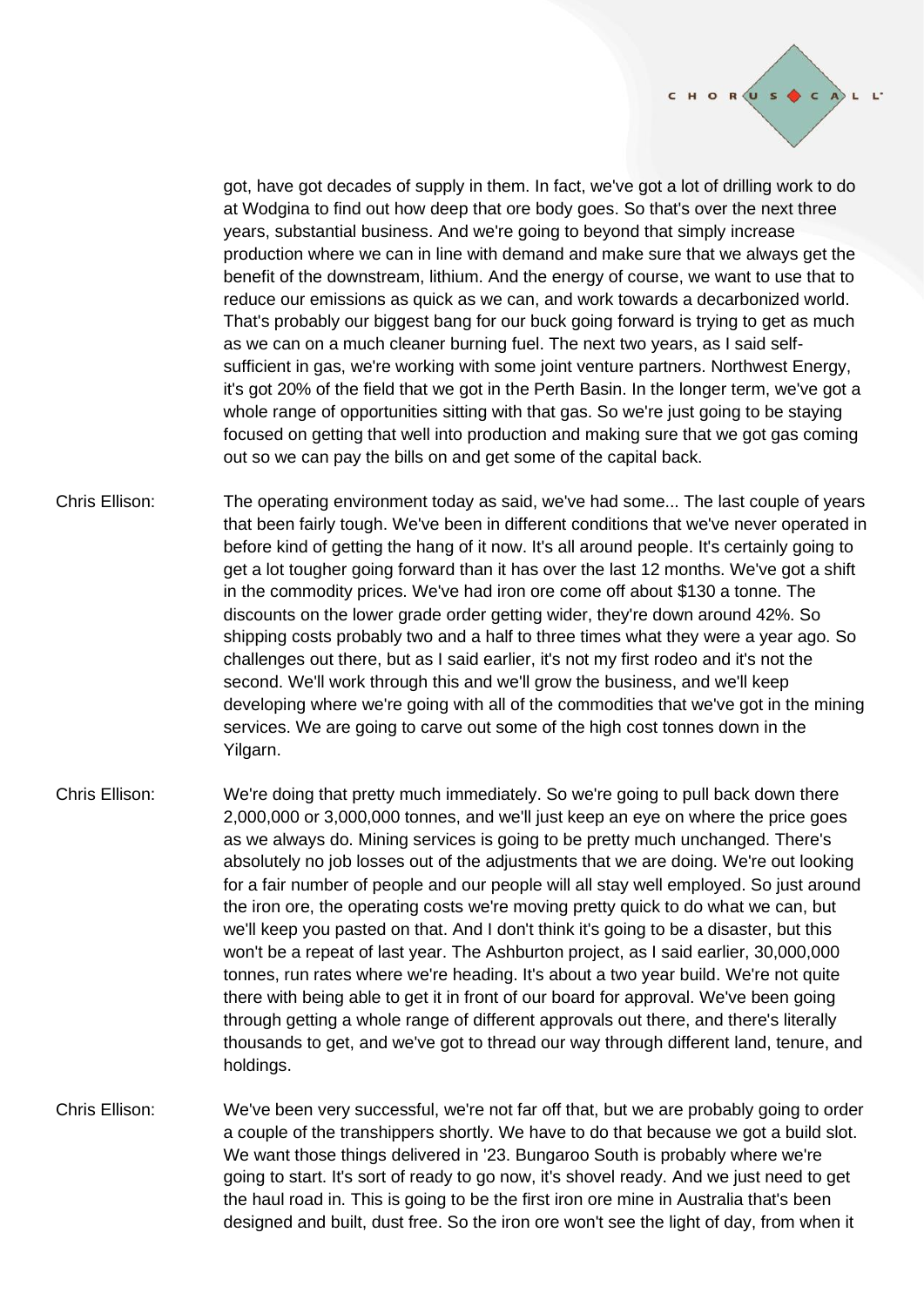

comes out of the crushing plant onto our haulage fleet. It'll stay undercover until it gets 22 miles offshore on the trans shippers. And it goes into the big cape carriers. So we wanted to do that because I think that's where we need to be today.

Chris Ellison: It's much easier to design that sort of a facility now than try and retrofit it down the track. It certainly costs a bit more money to do that, but we're developing this thing at \$80, a capital tonne. Very rare for this sized development to be done at that. The normal number it's setting up around \$150 to \$180 year capital tonne. So I've read a few notes earlier that someone said they thought the cost is a bit more than what they thought. Obviously they're not tuned into developing our own ore mines as we are. So full pit to port infrastructure, we're going to chop that up as I said earlier.

- Chris Ellison: So what we're going to do, we're going to have what we call MineCo. That's got the mining tenements in it that and it's got the mining, the onsite mine itself. From the gateway into town, we call that Infraco, that'll be owned 100% by MinRes and that's the supply chain to get the product all the way into town. Covered storage in town, covered unloading, trans shipping berths. You can see there somewhere, there's some pictures. So if you have a look, the transhippers are designed by MinRes, with the help of some great marine engineering experts out of Canada and out of Germany. A couple of those ocean going tugs, as you see, they clip in the back of the transhipping barges, they're the propulsion. And we get alongside the ship loader, it stands up and goes over the top of the cape carrier, and we load them in about 8,000 tonne, an hour per trans shipper. So about two at any time can be alongside loading. That'll be our cheapest port on the WA coast.
- Chris Ellison: The big jumbo road trains I've spoken about, you can see them there, the three trailers. We've been working with Kenworth over the last couple of years, we've literally cut out off highway haulage costs in half with these big girls, they carry 320 tonne of payload. And there's a picture there that's top middle, down at the Kwinana Speedway. Those trucks are running down round there they are driverless. We've been working for about a year on trying to get to driverless. I'm not sure when we're going to get there, but these things here have been running driverless, getting them on these private haul roads loaded with iron ore is a bit different, but we think that worst case scenario would probably have one driver per five or six trucks, but we will get to driverless in the next couple of years. So that's all about sort of Ashburton.
- Chris Ellison: So the third part of that of course, is so we got MineCo, we've got the ore, and that is allowing where there can be JV partners, that where we can go out and use third party ore if we choose to. Infraco is, we own and control that. And then we're going to have mining services, which is 330,000,000 tonne contracts that are going to go for 30 plus years. So a couple of the best mining service contracts in the country. And again, look the accommodation. We're going to go to a much more resort style, accommodation, lots of facilities in the camps. So when people come back into it, they have got a good feeling. They're in a place where they're comfortable. We're going to have queen size beds in every room. The rooms will be twice as big as they ordinarily are, and we're going to encourage couples to go and work on site. They'll have a small laundry in their rooms, their own en suite course and minor cooking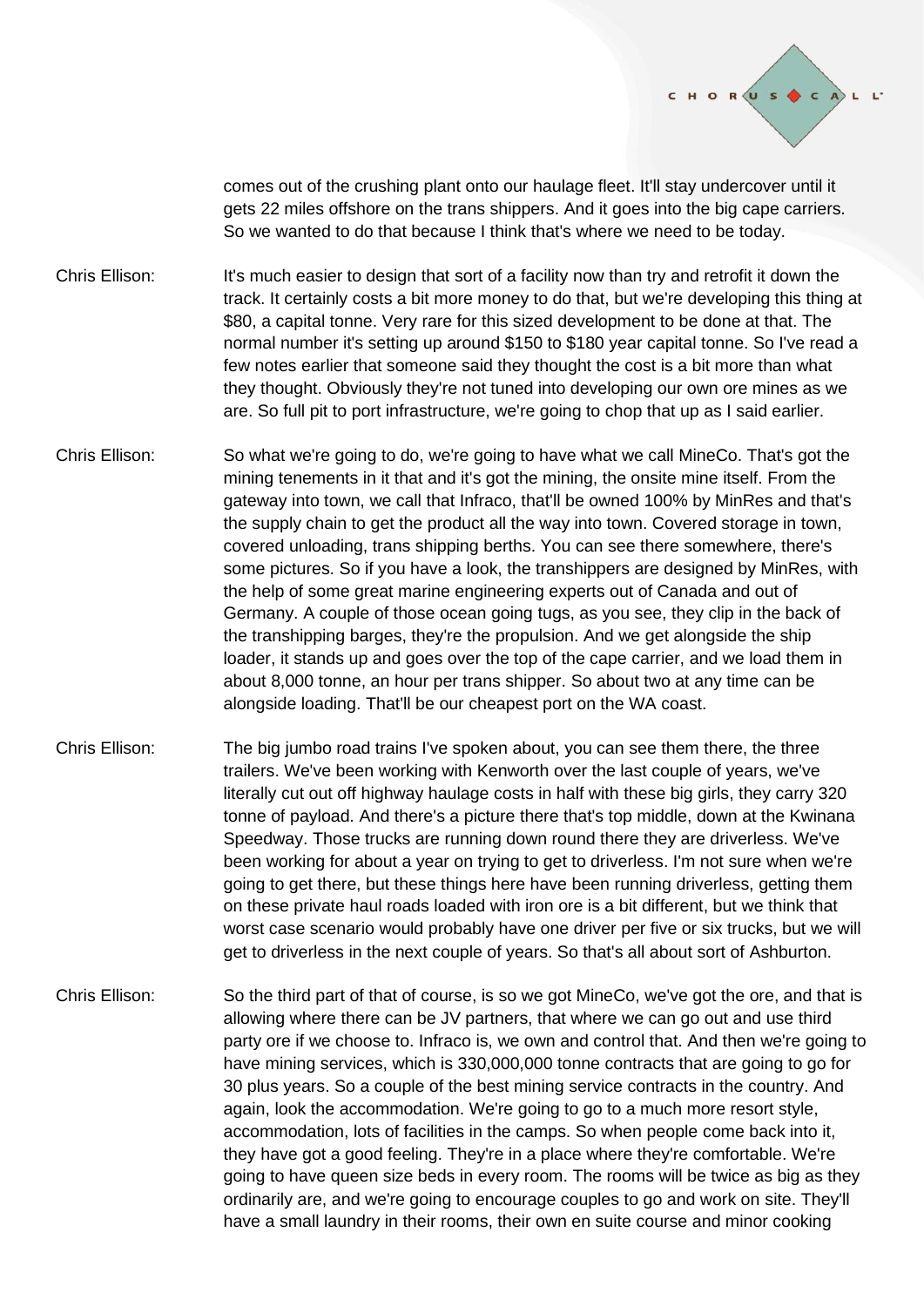

facilities. We're going to make it like a little bit of a home, but we're really hopeful that we're going to get a large percentage of females into the Ashburton region.

- Chris Ellison: We can do that with our training program. We're looking to try and soften our camps down, to get away from the camps and get into a more of a family lifestyle facility. We're going to start an on-site with 25 houses, and the people in those houses are couples. We're hoping that we are going to be able to at least employ the wives on a part-time basis and add all that value to us around these facilities. So we've got a plan there. I'll let you know in about a year or so, if it all works. Project economics, I've tried to give you a few numbers around where we are looking at. As I said, about \$80 a capital tonne to build this thing, we're sort of out at the moment with about \$2.4 billion. I think my construction and projects team are just making sure that they can always deliver on time and on budget. Because we always aim to be able to trim those numbers back.
- Chris Ellison: And we're working on doing that, but that's about what the number is going to land at. It's going to give us iron ore FOB for round AUD30 to AUD35 a tonne. Those costs include our mining services charges in there. We've got typical return on invested capital that we always have. We have a clear vision on what that is, and if we're not going to get that, we don't start a project. So and this project has also got the capability going to a second stage, there's several billion tonnes of iron ore in that region, and it can probably go to on stage two. We've looked at around 55 to 60 million tonne year run rate. So that again, just brings our fixed cost down. Southwest Creek, it's been going on for... It's probably consumed about seven or eight years of my life. I talk about it every year.
- Chris Ellison: We are close. We expect to have some sort of result. But look, we're waiting on the government to finalise the allocations around that Southwest Creek berth. If that happens in our favour, it'll unlock our Marillana development. We've got 20 years alone sitting in there at 60.5% Fe. And then beyond that, we've got a lot more ore sitting out there. So that one there, if you want to know how we're going to fund all this. So that's about a five year horizon to get it developed. Once, if we're successful on the berth, we've got about two years of getting approvals and getting agreements put in place. And then beyond that, it's about another two and a half to three years to do the build. And I think we're going to come out with something quite outstanding out of that. So we kind of know where we're going to fall, but we just can't say anything at the moment.
- Chris Ellison: Yilgarn project, look down there. We're kind of spread out over about 200kms, and we're mining an awful lot of pits. We've got a lot of diggers spread out. It takes our GM down there a couple of days to be able to get round each operation. It's a high cost operation, and we have got a couple of fairly substantial magnetite deposits sitting down there. So the original Kooly pit there's six, eight, 10kms of strikes sitting under there. We've got a drill rig down there now. We've put about seven or eight holes in the ground. Our guys have got big smiles on their face, but I haven't got the... We've got a few results out of the lab, we're happy with, but we got a lot of work to do on the metallurgy. But I think somewhere around about next March, we'll have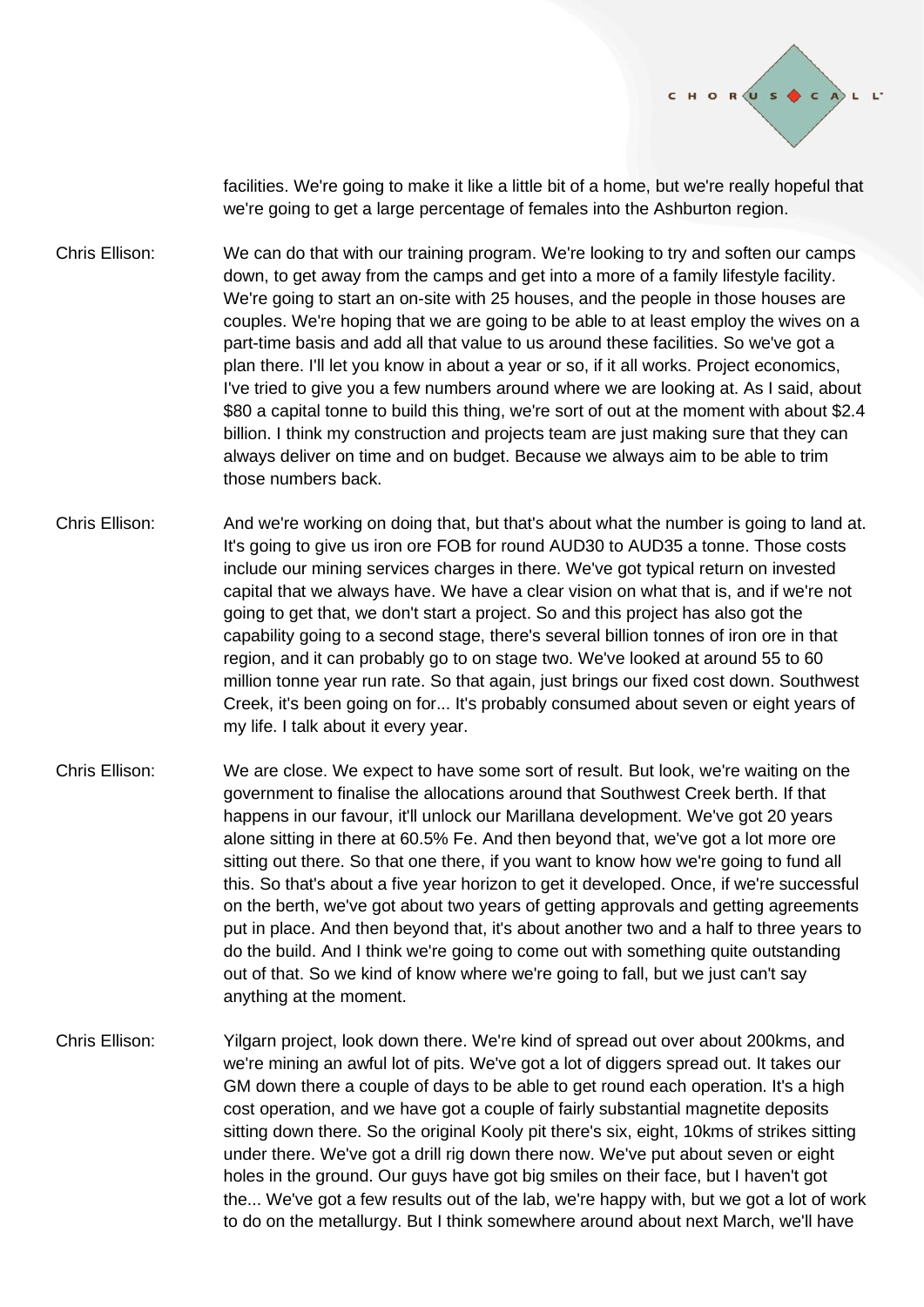

a good guide. But what we want to do is we want to find about 400,000,000 or 500,000,000 tonnes, and that'll allow us to go and put a 5,000,000 tonne per annum plant in there.

- Chris Ellison: It'll produce 5,000,000 tonne of product. Once we do that, we're going to carve back on the hematite and we're going to come back to a much tighter circle of pits. And then if we can get it out around a billion tonnes, we'll put another 5,000,000 tonne module, and we've got the modules designed. We do know there's been a lot of unsuccessful magnetite mines developed. One thing that MinRes is very good at is we can turn little rocks from big rocks. So we know how to crush, and we know how to grind, and we're actually putting together a small scale plant that's going to do about 60 or 70 tonnes an hour. And we're going to be able to use that not just for down the Yilgarn, but a whole range of all of these different hard rock deposits we tackle, lithium and iron ore. So we'll be able to run that for six or so months and just make sure we understand what we're doing. So we won't be putting any of your capital at risk on that. But good quality coming out of that gas development.
- Chris Ellison: Shelly Robertson over here on my right, runs our energy. She told me pretty much within an hour of when we were going to hit gas. We were actually watching the All Blacks beat the Wallabies, which was a nice sight. And about halfway through the game, as Shelly predicted, we hit the gas in the zone. And again, look, we got to wait. We've probably got four or five, six months to go through and understand what's there. But the preliminary results from our third party experts looks exceptionally good. So we want to get that into production. Shelly and I have got different points of view on the timing it'll take to get that done, but she tells me I have to learn that gas is somewhat different to iron ore. We're also going to have a crack at getting that Red Gully back online so Shelly's looking at putting a hole down there and being able to tap back into that gas, bring it back online.
- Chris Ellison: And then we've got a lot of exploration work we're going to do on the Perth Basin and up in the Carnarvon Basin over the next few years, and we're going to go find some more gas. So look, that's pretty much it for me. That's sort of where we've been, where we going. I'm going to be happy to field any questions as well as our directors, I've got Paul Brown and Mike Grey sitting over there that operationally will be happy to give you any information you need. Where's Diana. Thanks Diana, for putting these words together for me, you've done an amazing job. We all had a crack at it, but Diana got it. Thanks to Russell James, Ali Franco. I mean all of this art that you see what our welcome to country comments were.
- Chris Ellison: That's these guys that have been out there, we've got a lot of art that we're bringing into our new office. Russell and Ali have been out there amongst all the communities. They have got a lot of experience in doing that over the last 20 years, they've been working with Hugh Jackman on a whole range of products, around caring for our Indigenous folk around the country, and they know what they're doing. And we've had an amazing result out of being able to do that. What we're actually doing is we want to bring those communities that we work in, inside our office. We want to welcome them inside our business, and we want them to know how much we care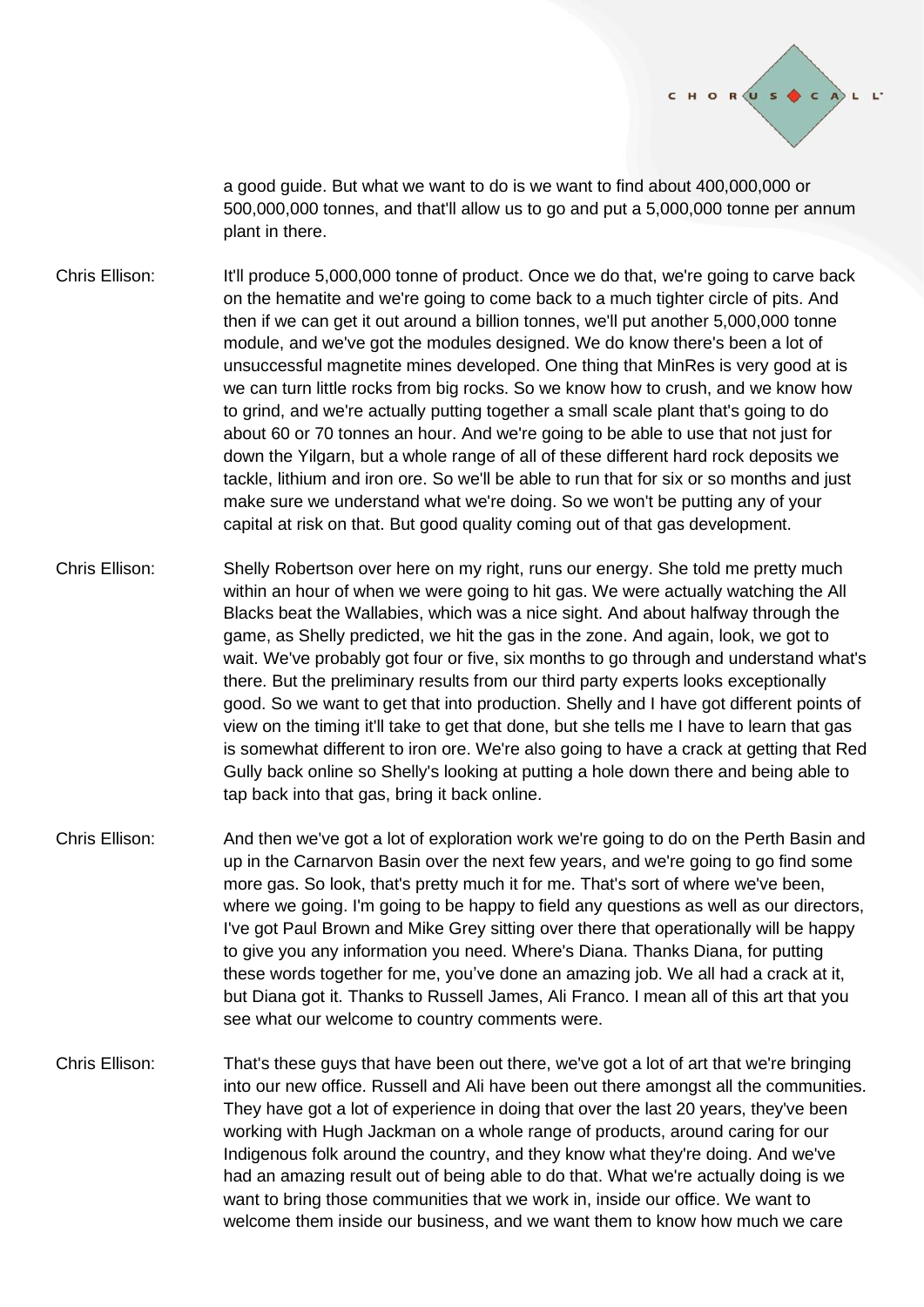

about them. We're going to do that through our actions, not through our words. So guys, thanks for doing that. And you can see the annual report that's been turned out and a lot of the information that we hand out today. We're trying to make sure that we are culturally aware of what we're doing and we're trying to do that and a whole range of different ways.

- Chris Ellison: So we're going to see a lot more of that, and in the future, going forward. The borders are opening, so come on Emirates we want to get out of here. Make sure you are all safe. We encourage this, not forcing any of our people to get vaccinated, but medical advice that we're getting says that you probably six or seven or eight times less likely to catch the virus if you have been vaccinated. And if you do get it, you may not end up in intensive care. We're trying to get that message to our people loud and clear. But we've got to make sure that whatever decisions they take, we're going to be there to support them in whatever way we can. We've got a video that we're going to turn on. You're welcome to stay and watch it. It's been put together. It gives you pretty good snapshot of the business. And if you want to stay online, please make sure you do. Thanks to my management team. Thanks again to the board and thanks to the shareholders. Happy birthday to Jenny Robinson, her birthday today. Sitting up there in the back, and Jimmy, of course. So if you've got no questions, we're done. We can go and have coffee.
- Questioner: [inaudible 01:12:44] Okay, I'll start again. You did a great job with our women in Kwinana and training these dump truck drivers. Have you thought of training some road haulage drivers to women road haulage drivers? Because you're always saying you're short of those.
- Chris Ellison: We're more than... Yes we are. So these big road trains you're looking at. Our intention is that we would like to mainly have women, I can't say that. You used to say you wanted to have all men, you're not allowed to it, mainly women running those trucks. Look, the productivity that we get out of our dump trucks with the women behind. Paul Brown will tell you if you like. Paul, tell them about the... Come and tell them about the success that we've had with these ladies that we brought on board. It's quite amazing.
- Paul Brown: Am I on? Great. About two years ago, we embarked on a program, we've really quite short of operators. And what we saw coming through was a really talented, diverse group of individuals who quite frankly, were better productivity, probably more pleasant than a lot of males that we employ. And certainly look after the gear a lot. And as Chris said I get to open the ELO Program. We run a program every three months, and it's incredible to see the lives that we change. People who could be stacking supermarket shelves or have various other careers, but to get an opportunity to come into the industry and really earn a good dollar and change their lives is awesome for us. So it's been great and we look forward to continuing
- Questioner: Nobody else? I'll carry on. The mining in industry we know he is going through this difficult time with sexual harassment and all the rest. We hear more every day. Have you done a submission to this committee? The parliamentary committee at all?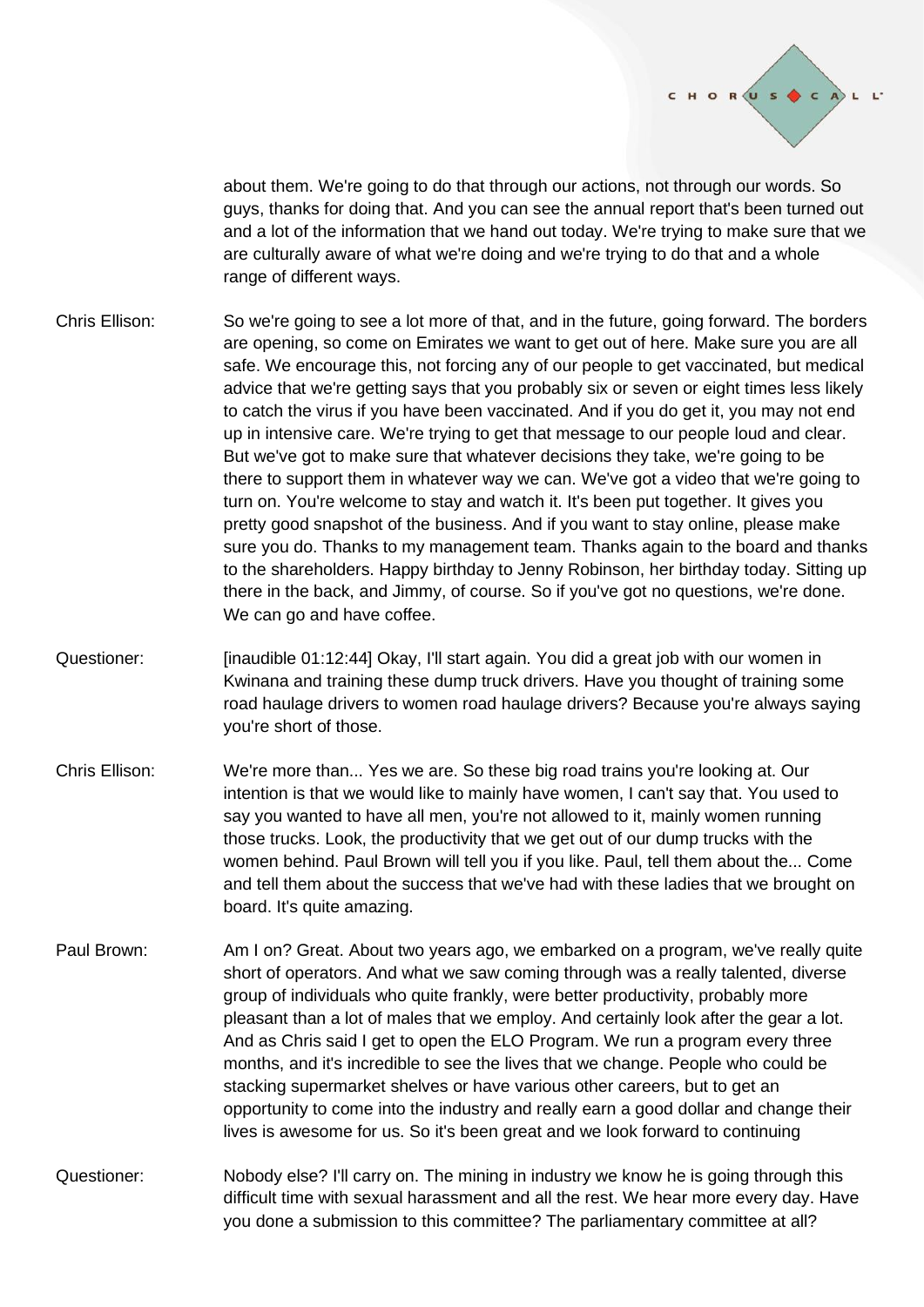### Chris Ellison: Have we? No.

Questioner: No.

Chris Ellison: No we haven't, we're involved in it through the CME. Do we care about it? Immensely. Our camps, I consider have always been a fairly safe zone. We've had a couple of minor issues over the last four or five years. And we deal with them fairly harshly. But look, generally speaking, the level of engagement that we have with our people all the way down, they have a very clear understanding of our culture. And our culture is respect for people and to make sure that everyone that comes to work deserves to have a good day every day. And we don't put up with arseholes that are going to go and have inappropriate behaviour and make their day a bit less than what it should. That's across the board, not just with women, but with everyone. We've got a fair bit of security and surveillance around all our camps.

CHORUS CA

- Chris Ellison: So we can pretty much see if there's any footsteps in the snow. We go looking for that. But look at the same time, we're trying to encourage a lot of relationships to move forward. I mean, we're encouraging boyfriends and girlfriends to go and work together on a site and give them accommodation together. And we're trying to get husband, wives, partners, whatever we can, we're expanding the camp so that we can get the rooms sort of into double configuration. All of those sort of things as softening the whole blokey construction. And the style of the way that we're going to build the camps, is going to be a much more respectful environment. But look, we are focused not just on that. There's a whole range of different issues out there that we face today with different sexualities, different races, different everything. And I mean, we cater for all.
- Derek: Thank you, Chris. We've got a couple of online questions as well. The first question is from Dr. Cullen and he's asked what we're doing to get to net zero pollution by 2030.
- Chris Ellison: Derek, I'd say to that. Everything we possibly can. But look, let's be real. We've only got the fuel that's available to us. We are trying to make sure, as I said earlier, I think I covered it. We are getting out of diesel wherever we can. That's our priority. We don't consume any power that comes from a coal source with the exception I'd guess, of our head office in Kwinana, probably comes from Collie. But in saying that we've got lots and lots of panels on the roof of our office and down on our workshop. We're simply going to use any green fuel that comes available. But I think, like I said, our trump card is that we're going to be self-sufficient in gas. We're going to have low cost gas and wherever we can replace any of the dirty fuel that we're using, that's our key focus. So that's about the only commitment I can make to between now and 2030. And of course, if BP or Shell come out with a different kind of fuel, we'll be onto it straight away.
- Derek: The next question is from Howard Coleman of Team Invest, he's asked, "Thanks for holding a hybrid meeting, which is enabling many of our Team Invest members in the Eastern States to attend online. Congratulations to The Board and Chris and his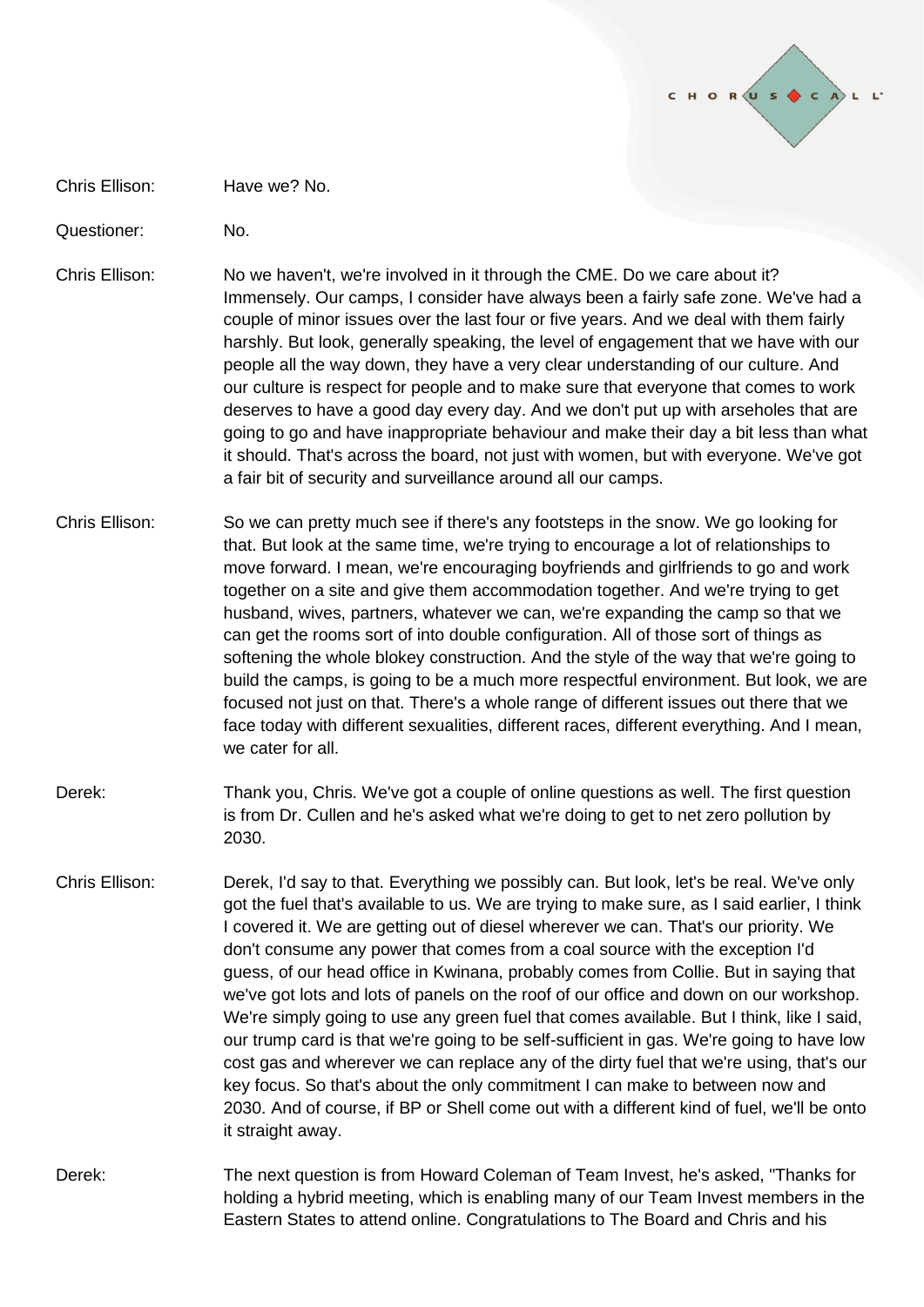

team for the outstanding past year and the impressive strategy for the future, also for the highly appropriate remuneration structure. My question is; what does Chris see as the biggest potential risk that could derail the strategy that's been outlined today? And how would Chris mitigate this risk? Should it come to pass?"

- Chris Ellison: Okay, well look, thanks for the compliment. Thanks for that, it's for our MinRes team. It's not an easy question to answer because we mitigate the risk across our business, depending on where we see, commodity price is always a big risk in our business. You can't control it shipping, you can't control it. The exchange rate, you cannot control it. But how we see our business going forward, we're going to have a... By the time we build these infrastructure assets and they're under our control. We're not out there tendering to the world to win those. We actually have those contracts and we're going to develop them two years from now. We'll have three 30 million tonne, 30, 40 year contracts running. So our mining services business is pretty much bulletproof. It works for all of the majors and it works on these joint ventures that we're on. Our biggest risk that we have in the business today is the iron ore business.
- Chris Ellison: And we know that's been a huge winner over the years, and it's been the poor cousin. We're dealing with that in the sense that we are going to have three different zones with our ore that are all going to be in the low cost quarter. It's going to take us two years to get the first one going, probably I would expect within two and a half years, we may have the first 5,000,000 tonne magnetite plant. We're four and a half to five years out in the Pilbara. So we'll just manage the deposits going forward on the iron ore. The lithium, I don't want to say too much about it, but I see the lithium as being a great business. It's in that green zone. If you want to store power, you got to have lithium. They're getting better and better at it. But if you have a look at the cars that are coming on stream in the lithium business, I'm not sure where the supplies coming from. But I mean, I said a couple of years ago, there's nowhere near as much lithium on the planet as
- Chris Ellison: People think there is. The deposits have got to be economic, you got to be able to mine them, you got to be able to get at them. The brines over in South America have got a whole range of challenges over there because when you go mine that stuff, you're sucking down the local water for all the local Indigenous folk, that are living in those regions, the water keeps going down as you keep pulling it out. But I'm not sure if that answered your question, but look, we've got three main areas that we're managing, and the iron ore is the risk, but we manage that, we've plenty of experience in dealing with it. And I don't see a lot going forward on the bigger projects that we're talking about. I don't see any risk on them or whether they will or won't happen. Of course, the one up in the Pilbara is dependent on the government allocation around the berth.
- Derek: The next questions come from G & J Rogers Investments PTY limited. Can you comment on our iron ore cost per tonne compared to Rio BHP, FMG and others?

Chris Ellison: Probably not. Look FMG and Rio, sorry, Rio Tinto and BHP were blessed back in the sixties with the pick of the ore bodies. And they took the risk. They gambled, they put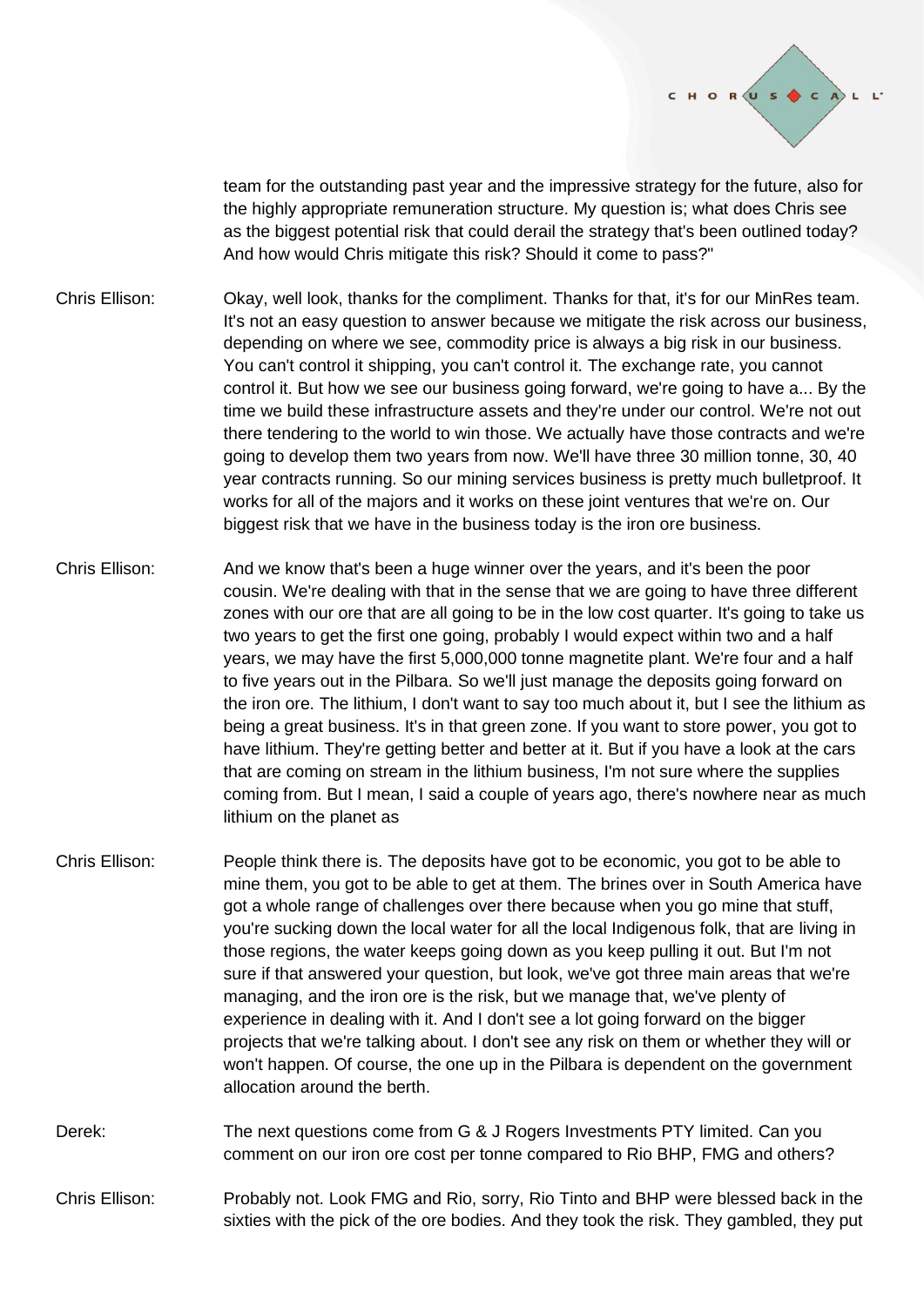

their big supply chains in. Our cost bases are way different. When we get down to two years down the track with Ashburton, we'll be in that same cost quartile. The Pilbara one will be very similar. So those two projects will be down in the zone where they've got 30 or 40 year horizon. But right now we're not.

Derek: Thank you, Chris. We'll go to the floor and then come back to some online later.

- David Mania: I'm David Mania. You mentioned your iron ore costs. They seem to be very competitive, but they include the services revenue from the services side. Do we perhaps have an element of double-counting here?
- Chris Ellison: That might be a question for Mike Grey. He seems to have his finger in every contract that we do. So...
- Mike Grey: Oh, look, I'd never say we double-count, but certainly the mining services provides that buffer that we require in our own business and our external business. And as we see the iron ore price come down and mining services opportunities go up. That's what historically happens. So, I can't answer your question directly, but what I can say, it's a good model and it's a great model.
- Chris Ellison: I think the other thing too, that's important on that is that we've always designed the business in a way that if we decide that we're going to sell off a mine, we would sell it off, but we'd retain the services side of that. And it's sort of always been on the table and it probably will stay on the table moving forward so that in any of our projects that we've got, and most of them where we've got those services that we're sitting in there with joint venture partners, but it does give us the opportunity to go sell them off and retain the mining services.
- Questioner: Chris, you talked about the Wodgina agreement where the tantalum is available as a byproduct. And what about other byproducts that may or may not become economic, like vanadium etc., out of Wodgina? Are they part of that agreement as well?
- Chris Ellison: No, they've just retained the tantalum and look so far, there's nothing else there that we've seen there that's economic. The tantalum there is very good. And as I said, they were very clever the way they structured the deal, and we went in with our eyes wide open. It was a great deal for both of us, but they become the lowest cost tantalum producer in the world. And we have probably close on the largest ore body in the world.
- David Newport: David Newport, by some calculations, your market cap would equate to your lithium production. If you compare it with, for instance, Pilbara Mining and several other like companies, have you had any thoughts about demerging your lithium business and perhaps giving it to the shareholders?
- Chris Ellison: You know how hard it is to run a lithium mine. That Wodgina is a very tricky beast. I mean, I'm not sure you'd want to give up your weekends, but look, the answer, we've set it up in such a way that that's possible. At the moment, it's way too soon if we're going to do that. I mean, we want to get full value out of where we're heading. So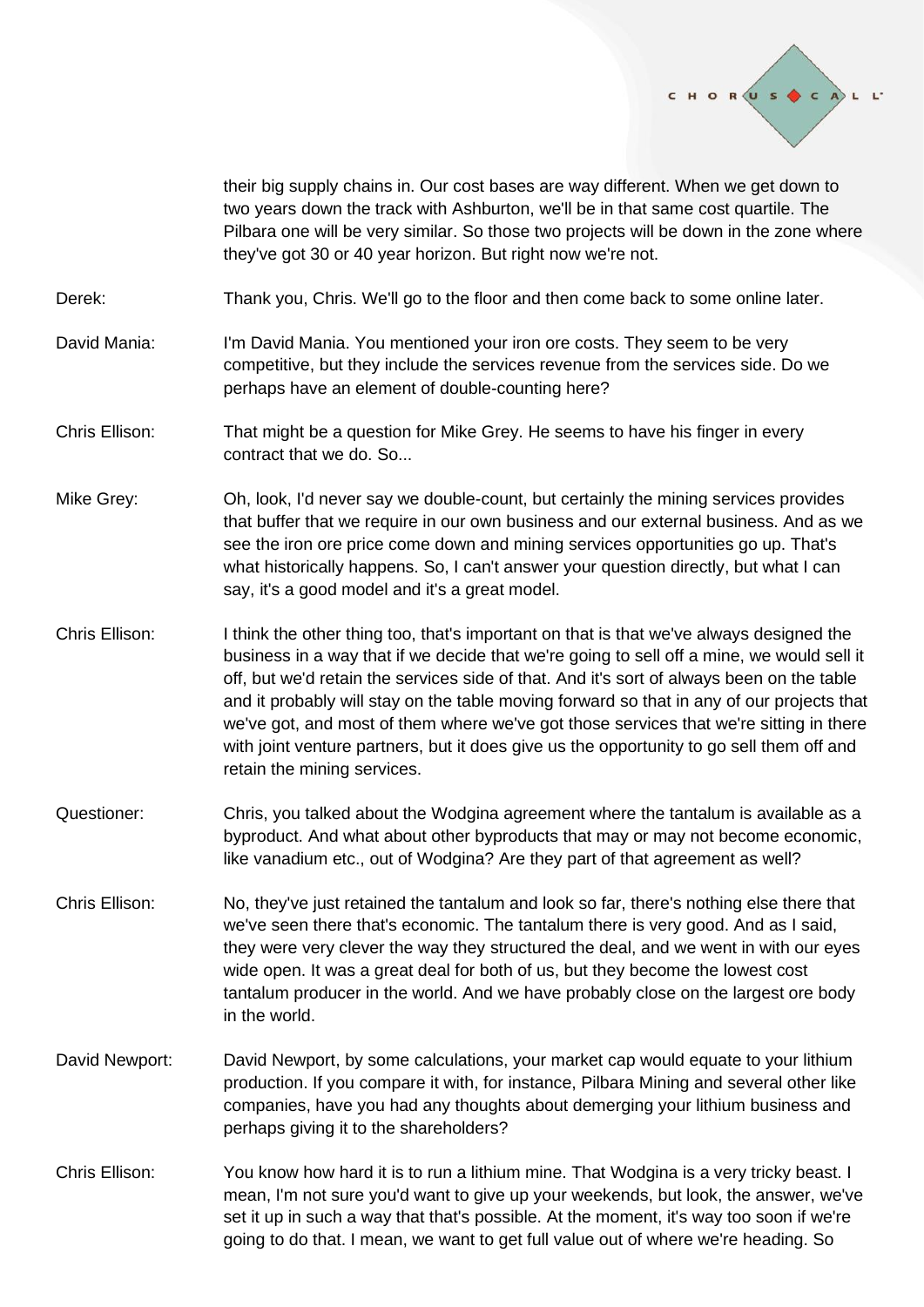

ideally, I mean, we want those mines in full production. We want all of the downstream hydroxide coming off them. And I read out before what our expectation is on that. So, roughly, if you think about it, like for every seven tonnes of 6% spod, will turn into a tonne of hydroxide. So the businesses as I said are set up in such a way that that can happen. And look, I have no doubt that history tells you that it probably will happen somewhere down the track. I'm just not sure that I'm the one that wants to break the family up.

- Derek: Thank you, Chris.
- Derek: There's a series of questions from Mr. Steven Maine. First question is for the chair, "Did any of the five main proxy advisors in the Australian market, ACSI, ASA, Ownership Matters, Glass Lewis and ISS recommend a vote against any of today's resolutions? Which were the proxy advisors are covering us, and has there been a material proxy protest vote against any of today's resolutions?"
- Chair: We are followed by all of the main proxy advisors, ACSI, ASA, Ownership Matters, Glass Lewis and ISS. As you expect, the proxy advisors have done a thorough review of all of our information that we put out in the marketplace. We have received no material proxy protest vote against any of the resolutions today.
- Derek: The next question is "Treasury wines estates has voluntarily moved to annual elections for directors in line with the best practice that occurs in both the US and the UK. Dual listed companies like News Corp, BHP, and Rio Tinto all do this due to the laws in the US and the UK. Does the chairman think that Mineral Resources, adopting this model at the 2022 AGM so that all directors can be more regularly accountable to shareholders?"
- Chair: I personally think that the directors are all accountable to shareholders in any sense of the word. I have great trouble in understanding or thinking that there should be annual elections for all the directors. I don't see that that would add any real value and make the directors more accountable to the shareholders if that was the case.
- Derek: Thank you. The next question is, "Given the interesting discussions across the range of topics today, could the chair undertake to make an archive copy of the webcast plus a full transcript of proceedings available on the company's website, nine entertainment chairman, Peter Costello, who appreciates the benefit of a parliamentary Hansard transcripts, where MP don't have to scroll through old videos to find out what was said, made this change last week and has a full transcript of nine AGM online before the end of the day."
- Chair: The undertaking I will give is that we will have a look at what that means to us as a company. And if we can achieve that sensibly, I'm more than happy to agree to it.

Derek: Thank you. Could the CEO please comment on how important this grant is to keeping him motivated, given that he already has such a large share holding?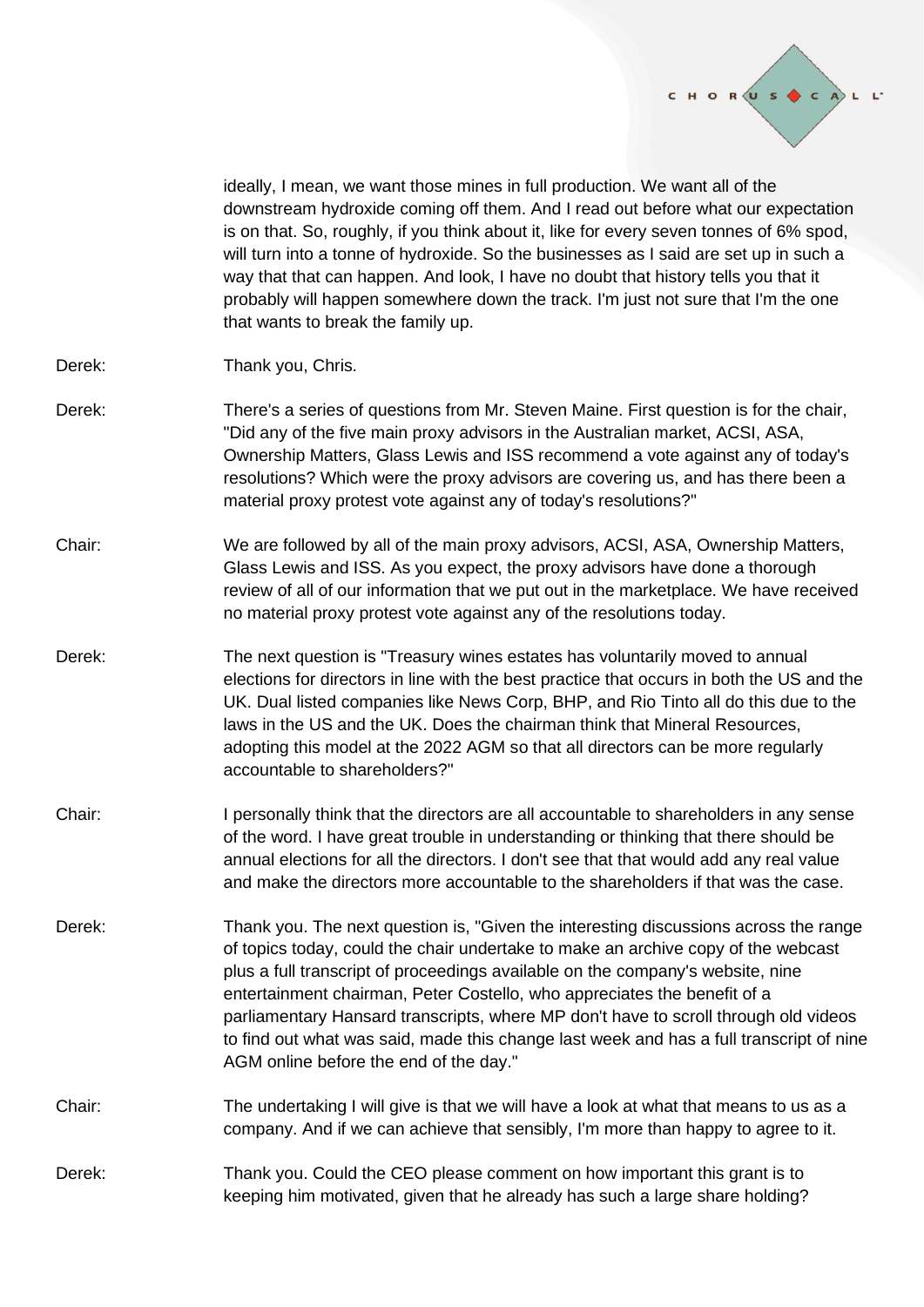

Chris Ellison: Back when I was a kid growing up, I never knew what my dad was getting paid. I mean, it seems that it's pretty public information. Does it motivate me? My passion for the business motivates me. Does money? No, it doesn't. Yes, I do have a lot of shares and I have more money than I know what to do with. I come to work because I have a passion for this business and the people I'm with and the industry that we're in. I mean, why else would you do it?

#### Derek: Thank you we'll pass to the floor.

- Questioner: Chris, last year, you mentioned that you were going to be the owner of a Tesla. Is that the case?
- Chris Ellison: No. For the last two years, let's be clear, I've been cornered about why don't I drive an electric car with all this lithium. So I ordered an electric car earlier this year and it was going to be.. The deal was it's going to be here before the AGM. Well, it didn't turn up. I've ordered it. I've paid for it. I didn't get a Tesla. I just got an SUV, not a Tesla. It's not quite here, but look in my defense, I'd love to have a picture and put that up. My wife has been more committed than I have. So she went out and bought an electric car only a few months ago. So we are committed. Hers is a little bit more expensive than the average, Joe Blow. She might want to put up a picture, it's the first Ferrari electric. So probably an answer to that last question. I am motivated a little bit by money. I need to be able to pay for the car.
- Gerry Bailey: Yeah, my name's Gerry Bailey. I'm also a shareholder of FMG and there's an awful lot of talk about hydrogen, green hydrogen generation and use within the mine sites. And I'm just wondering where Mineral Resources come with that?
- Chris Ellison: Look, we work closely with FMG, wherever we can, and if they produce it, we will be buying it off them. And it's so that we don't have to run diesel. So look, anyone that can produce clean energy, I mean, we'll be up the front of the line with all the other miners. I mean, all of us, FMG, Rio, BHP, Roy Hill, all the iron ore miners are really serious about trying to get this carbon out the atmosphere, and they've been world leaders over the last... The original iron ore miners in the Pilbara, BHP and Rio are world leaders in a whole range of practices. I mean, the fact that something happened recently with the traditional land owners is no reflection on the quality of those companies. But look the answer is when whoever brings it out, I mean, whether it be FMG or whoever will be in line with them. And we can eat and drink outside if we're done. Derek are we done?
- Derek: One last question. Two questions, sorry, Chris. This is from Eddie John Coppe and Dr. Rayoneen Sharon Coppe. What is the single biggest opportunity facing Mineral Resources and the one that has you most excited?
- Chris Ellison: Tough question again. I mean, it's trying to separate, pick your favourite kid. The lithium business no doubt. I mean, it's out there and it's not something that can be replicated. I mean, a lot of these deposits have been known about for 50 or a hundred years. I mean, Wodgina was first started mining in 1901 I think James was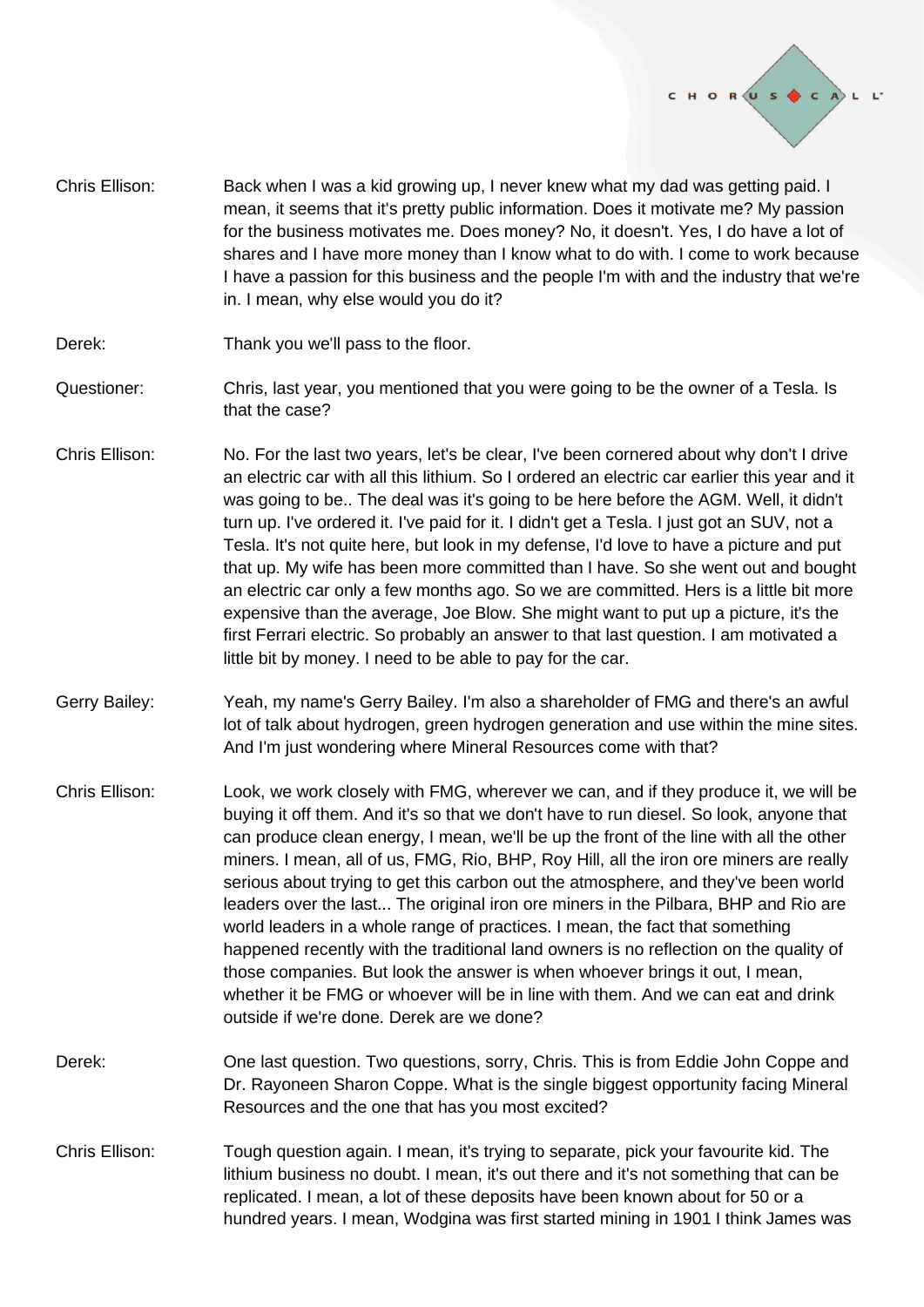

it? So these deposits been around a long time and I just don't think that anyone's going to go out. I'm really excited about that lithium business and where we're going to take it. We are incredibly well set with that. Probably not overly public knowledge, but I mean, we've got two great hard rock deposits that are... One of them is running well, and the other one was just, there's no better hard rock plant than what Wodgina's got when we built that, it's a big, robust plant, three big trains, selfsufficient big natural gas power station with the pipeline that feeds it.

- Chris Ellison: Plenty of good facilities up there with tailings. And we're looking at trying to get rid of the tailings, but look, that's an exciting business and we've got two great partners, two of the best partners in the world with Ganfeng and [inaudible 01:34:37] and they'll be working with us particularly and on managing the hydroxide. So look, we don't have to do a lot. Our share of the deal there is to run Wodgina. That's what we're good at. So if you kind of fast forward and have a look at where our share price is sitting in, and the value of that business, sitting in there, it's quite significant. But you know, look again, iron ore. I mean, I love the iron ore because one of the greatest businesses in the world, the Rio Tinto and BHP iron ore businesses. I mean, tell me a business that's going to go on for another 50 years and you know, iPhones can change and, Nokia comes along, but these are great long, long term business that they employ people.
- Chris Ellison: They put money into the community. We're going to grow people living in Onslow. We're going to do a lot of really, really good things. And we shave off a chunk of that money we earn every year. As I said earlier, more than 70 charities, we give it to, because we have a social responsibility. That all comes like iron ore. And our mining services. We will have a... I don't know a better mining services business in the country. I mean, we rate in the world as the biggest crushing contractor in the world. And we aim to more than double that mining services business over the next three or four years. So I think the answer is MinRes.
- Derek: Okay, good answer, Chris. And the last question is, "What is the single biggest misunderstanding the investing community has of Mineral Resources?"
- Chris Ellison: I think they probably they take the rock star of the day and judge us on it. So, right now, I mean, we're getting belted over iron ore. A few years ago, I think we got beaten up over lithium and they always pick the one that's falling, not the other two that are rising. So I just think, and it's probably a lot of our response, but I'm trying to make sure that's why I went through a little bit of pain today. Thanks for sitting through that, trying to explain what we've got inside our business and trying to lay it out in sort of simplistic terms. And it is really simple. I mean, we can control the growth of our mining services business like no other, because we form joint ventures and we're going to connect to ore bodies. And we award ourselves long term mining services contracts at good rates.
- Chris Ellison: I mean, when I say good rates, I mean no one else will be able to move that dirt at Ashburton the way we can. No one can get to the cost base that we can get to. And it's a mining services contract. If you want to crush rock, if you want to do 10, 20, 30